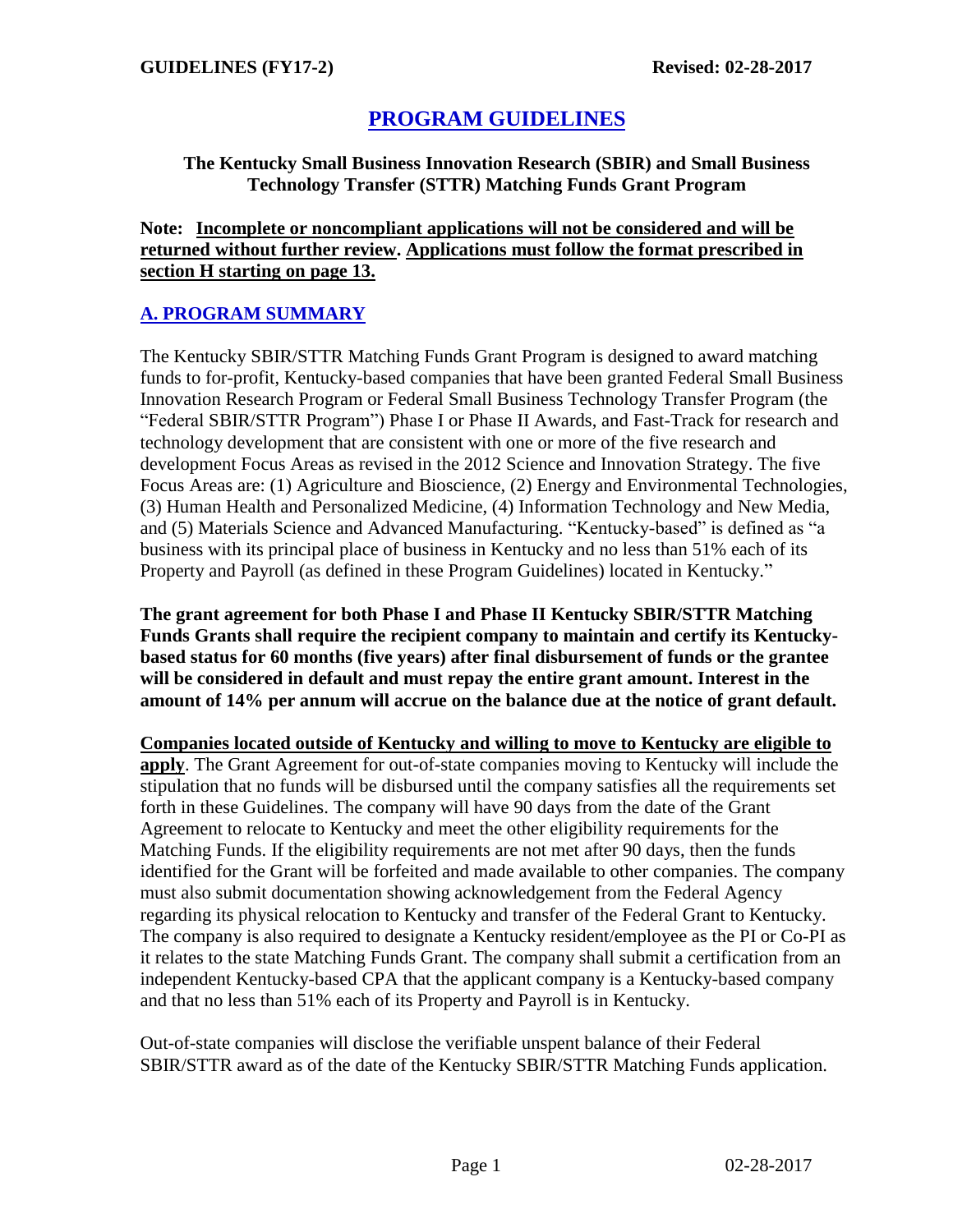- 1. The Matching Funds amount will be determined by the amount of remaining Federal funds at the time of the Matching Funds application. In the case of Phase I applicants, a verifiable unspent balance of 60% of the Federal Phase I amount will enable the applicant to request a total Matching Funds amount not to exceed the Federal Grant amount or \$150,000. In the case of Phase II applicants, a verifiable unspent balance of 80% of the Federal Phase II amount will enable the applicant to request a total Matching Funds amount not to exceed the Federal Grant amount or \$500,000.
- 2. If the verifiable Federal balance (unspent), pro-rated for each year, on the date of the Matching Funds application is less than the required 60% (Phase I) or 80% (Phase II), then the Matching Funds award amount will not exceed the amount remaining of the Federal Grant on the date of application for the Matching Funds.

#### **In all cases, Kentucky SBIR/STTR Matching Fund Grant amounts cannot exceed \$150,000 for Phase I and \$500,000 per year for a Phase II award.**

### **B. FEDERAL PROGRAM BACKGROUND**

The Federal SBIR/STTR Program is administered by 11 Federal agencies for the purpose of providing research and development funding to small companies. Companies compete for funding under this program by submitting proposals in response to solicitations issued by participating Federal agencies. The Federal SBIR/STTR Program provides funding in two phases that are relevant to the Kentucky program: **Phase I** – to conduct *feasibility* research and **Phase II** – to further develop the technology and to demonstrate *efficacy*. The Federal SBIR/STTR Program also includes **Phase III** for commercializing the product or process developed in Phase II using non SBIR/STTR funds. More information about the Federal SBIR/STTR Program may be found at www.sbir.gov and www.kysbir.com

# **C. KSTC'S ROLE**

The KENTUCKY SCIENCE AND TECHNOLOGY CORPORATION (KSTC) under a contract with the Kentucky Cabinet for Economic Development (CED), Office of Entrepreneurship (OOE), administers the Kentucky Small Business Innovation Research and Small Business Technology Transfer (SBIR/STTR) SBIR/STTR Matching Funds Grant Program (Matching Funds) in the manner set forth in these Guidelines (the "Guidelines" or "Program Guidelines"). Companies may apply for funding by submitting an application to KSTC in response to this solicitation developed and issued by OOE/KSTC. OOE will designate the timing for each solicitation and provide dates during which applications may be submitted. Applications that meet the requirements set forth in the Program Guidelines will compete for Matching Funds awards. Under the Program Guidelines for the Matching Funds, KSTC will receive and review applications with assistance from external technical and business experts and/or a panel of reviewers, and make recommendations to OOE for awarding of Matching Funds to applicants that are determined to be meritorious amongst the qualified proposals. This process will be followed upon issuance of each solicitation. KSTC will accept Matching Funds applications for up to 100% of an applicant's Federal SBIR/STTR award up to \$150,000 for Phase I, and up to \$500,000 per year for each of the two years of the phase II.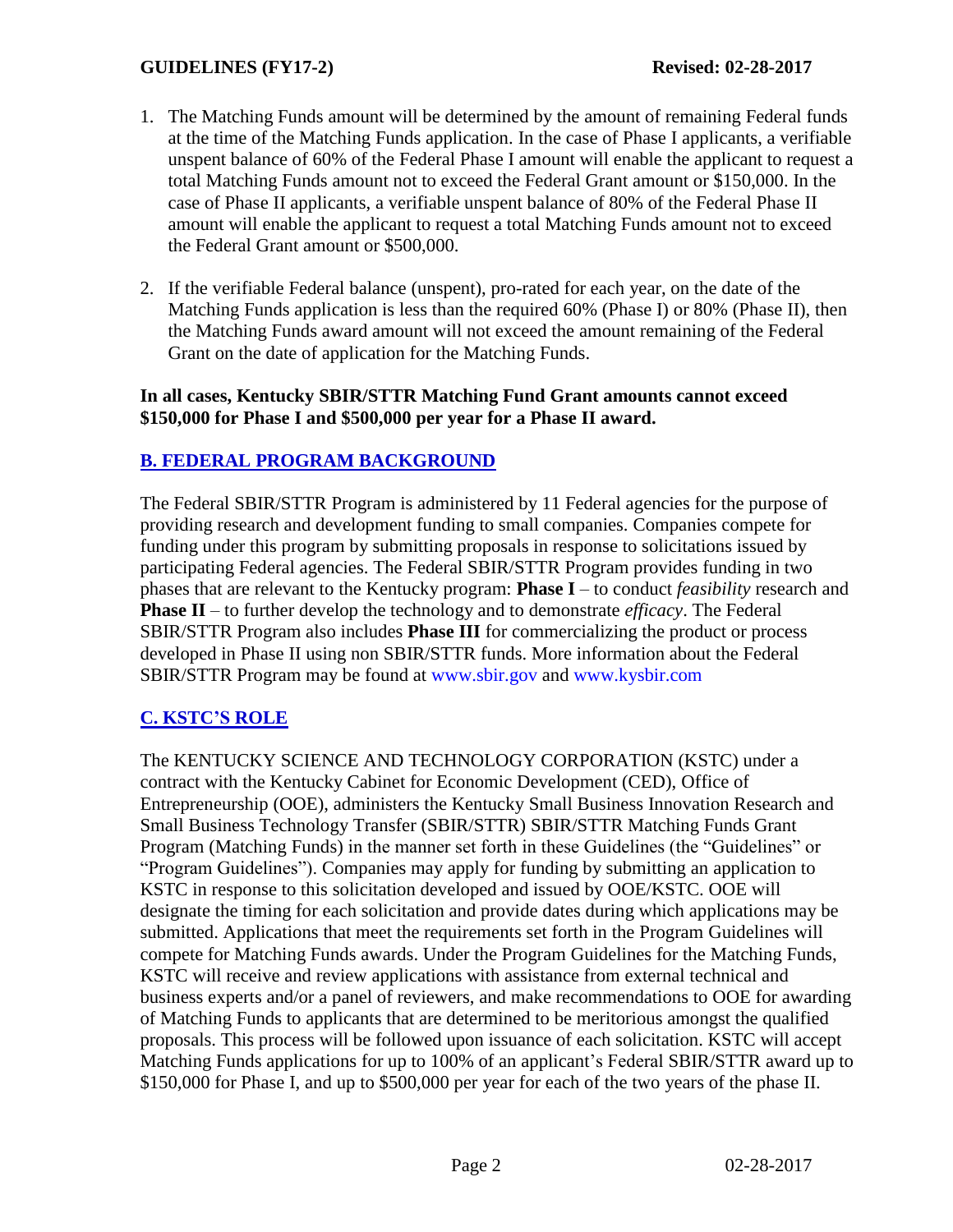Notification of an award shall be made within twelve weeks after the close of a solicitation. KSTC will provide written reviewer comments to all applicants resulting from the peer review process.

**KSTC will accept only one resubmission from companies that are not successful in receiving a Matching Funds award, as long as eligibility is maintained for the next solicitation period. If the Phase I applicant has already completed its Federal Phase I grant by the time the company resubmits a Matching Funds application, then the applicant must certify that the company has not received a follow-on Federal Phase II award for it. If the company has received a follow-on Phase II award letter from the federal agency before the end date of the Matching Funds Program solicitation, then either the submitted Phase I Matching Funds application (with or without review) or an awarded Matching Funds Grant may be terminated.**

KSTC shall manage the Online Application and Reporting System, accessible at www.KYSBIRMatchFunds.com. All applications, invoices, and reports (quarterly, final, and post-award) shall be submitted via this portal.

# **D. PROGRAM PURPOSE**

The purpose of the Kentucky SBIR/STTR Matching Funds Grant Program is to foster job creation and economic development in Kentucky by (a) increasing the competitiveness of Kentucky's Small Businesses in attracting Federal SBIR and STTR grants, and (b) providing an incentive for Phase I and Phase II award-winning companies to make further progress along the path to commercialization. The goals of the Kentucky SBIR/STTR Matching Funds Grant Program are:

- a. To increase the number of applications for Federal research dollars submitted by Kentucky Small Businesses conducting research and technology development in one or more of the five OOE Research Focus Areas;
- b. To help Kentucky companies bridge the funding gap period between the final Phase I payment and the first Phase II payment in the Federal SBIR/STTR Program;
- c. To increase the intensity of the research conducted under Phase I, and strengthen the commercialization plan, to make Kentucky Small Businesses more competitive for Phase II funds;
- d. To augment the funds available for Phase II projects, to help improve business development and commercialization efforts leading to Phase III activities; and
- e. To encourage the establishment and growth of high-quality advanced technology companies in the Commonwealth of Kentucky.

# **E. DEFINITIONS**

1. *Administrative Official –* The individual with authority to legally bind the company. This individual is required to sign all applications, reports, invoices, and other certifications associated with participation in the Matching Funds Program.

2. *Applicant –* A small business that submits an application for a Matching Funds Grant.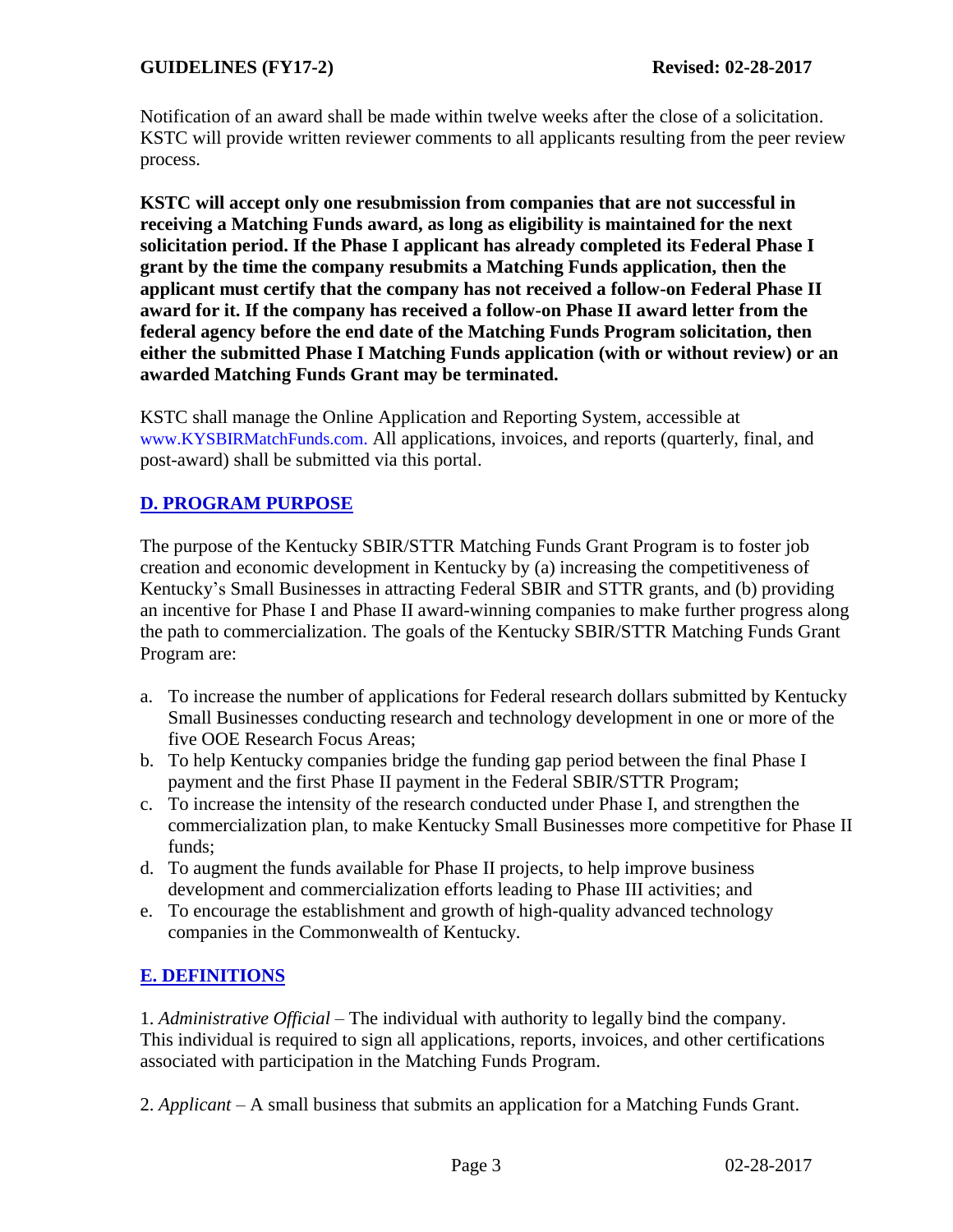3. *Application –* The required form(s), electronic or otherwise, to be completed and any supporting materials submitted by an applicant in response to a Matching Funds Grant Program solicitation.

4. *Cabinet for Economic Development (CED) –* An agency of the Executive Branch of the Commonwealth of Kentucky established pursuant to Kentucky Revised Statues Chapter 154 and responsible for administering economic development efforts.

5. *Employee* – An individual receiving W2 payroll compensation from the company OR an LLC or LLP member subject to self-employment tax under the Internal Revenue Code Section 1402 proposed regulations or subsequent guidance. (*Payroll* calculation shall include "Guaranteed Payment" income only.)

6. *Equipment*–Tangible property having a useful life of more than one year and a per-unit acquisition cost which equals or exceeds the lesser of the capitalization level established by the small business entity for financial statement purposes or \$5,000.

7. *"FastTrack" Mechanism –* A process available through selected Federal agencies that expedites the decision and award of SBIR Phase II funding for scientifically meritorious proposals that have a high potential for commercialization. FastTrack incorporates a submission and review process in which both Phase I and Phase II proposals are submitted and reviewed together. The Phase I portion of a FastTrack must specify clear, measurable goals (milestones) that should be achieved prior to initiating Phase II work. In addition, as is required for all Phase II proposals, the Phase II portion of the FastTrack proposal must present a commercialization plan that addresses specific points.

8. *Federal SBIR/STTR Programs –* Federal Small Business Innovation Research (SBIR) and/or Small Business Technology Transfer (STTR) Programs that provide for a three-phased approach to research and development projects: technological feasibility and concept development, the primary research effort, and the conversion of the technology to a commercial application.

9. *Focus Areas –* The five research and development Focus Areas as revised in the 2012 Science and Innovation Strategy: (1) Human Health and Personalized Medicine, (2) Information Technology and New Media, (3) Agriculture and Bioscience, (4) Energy and Environmental Technologies, and (5) Materials Science and Advanced Manufacturing.

10. *Grant Agreement –* The agreement memorializing the Kentucky SBIR/STTR Matching Funds Grant, including but not limited the provisions set forth in Section K hereof.

11. *Kentucky-based –* A business with its principal place of business in Kentucky, including no less than fifty-one percent (51%) each of its Property **and** Payroll (as defined in these Program Guidelines) located in Kentucky. Applicants and awardees shall periodically provide a certification letter from an independent preferably Kentucky-based CPA; this template is attached as Appendix F.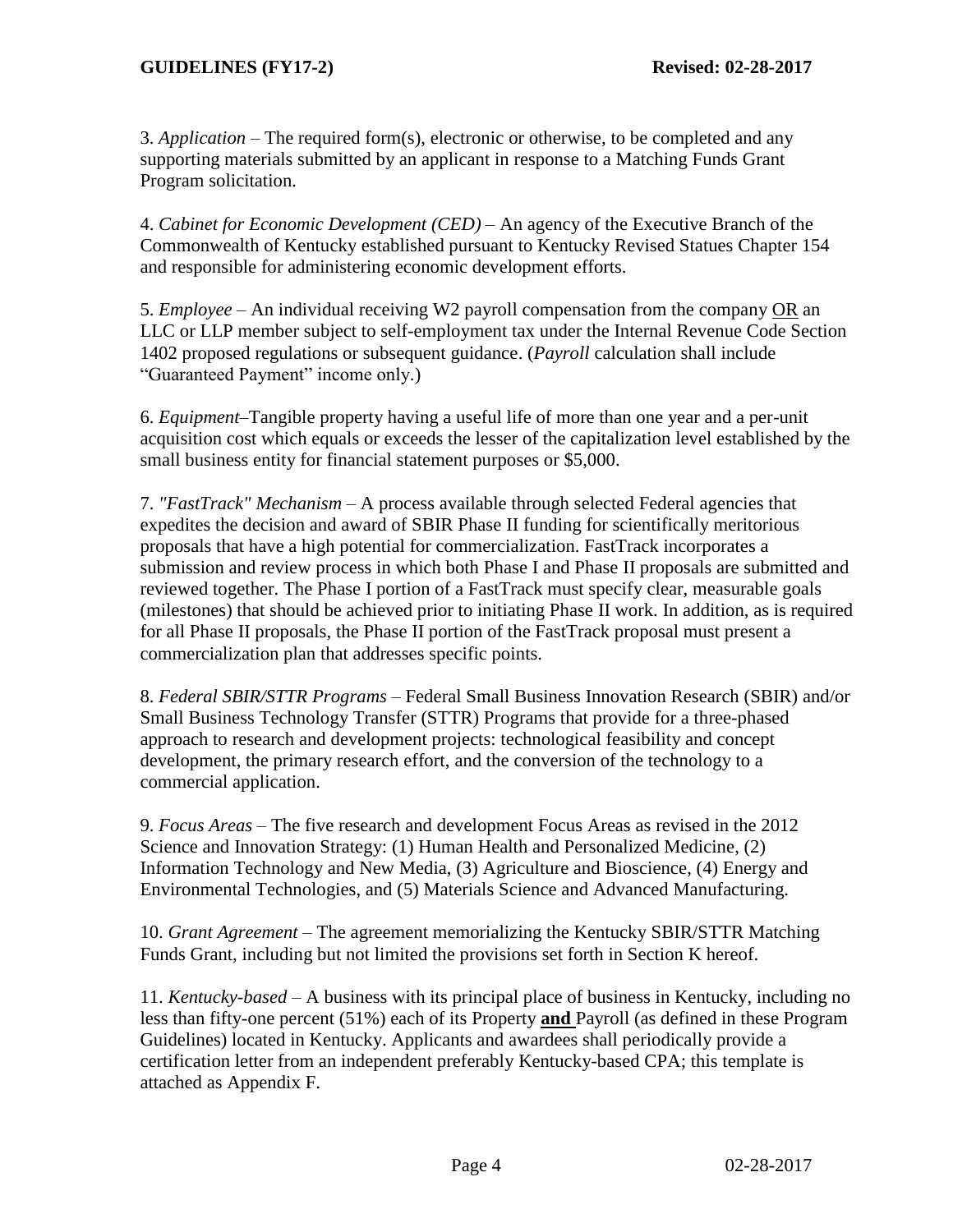12. *Kentucky Resident –* For the purposes of the Matching Funds Grant Program, a Kentucky resident is defined as someone who lives in Kentucky, pays Kentucky income taxes, and holds a valid Kentucky Driver's License. KSTC has the right to request verification of the residency status of any employee.

13. *Kentucky Science and Technology Corporation (KSTC) –* An independent non-profit organization that promotes and funds small businesses and educational programs while nurturing entrepreneurial relationships between companies, universities, and other agencies.

*14. Legal –* Individual to be notified in the event of a legal action, notice of pending legal action, notice of default, or other communication of a legal nature regarding the company.

15. *Matching Funds Award –* An amount up to \$150,000 for Phase I Awards and up to \$500,000 per year for Phase II Awards which supports complementary work on a federallyfunded SBIR/STTR award.

16. *Matching Funds Grant Program –* A Program funded by the Commonwealth of Kentucky, Cabinet for Economic Development (CED) - Office of Entrepreneurship (OOE), which matches Federal SBIR/STTR awards for additional work, and is designed to strengthen Kentucky companies and their potential to receive Phase II Federal Awards and follow on commercialization efforts of the proposed technology. The main goal of the Program is to create new high technology jobs in Kentucky by increasing the number of and amount of Federal dollars through Federal SBIR/STTR Grants.

17. *Matching Funds Grant Program Solicitation –* The announcement of the Kentucky SBIR/STTR Matching Funds Grant Program for inviting applications. The Solicitation identifies the key solicitation period open and closing dates.

18. *Matching Funds Grant Program Solicitation Period –* The length of time the Program is open for receiving applications online.

19. *Office of Entrepreneurship (OOE) –* An Office within CED, charged with leading the Commonwealth's efforts to encourage, grow, and support small businesses and entrepreneurship.

20. *Payroll –* The number of full-time employees working directly for the company, 51% or more of whom must be **bona-fide Kentucky residents**; AND the gross payroll for the applicant, fifty-one percent (51%) or more of which must be paid to **bona-fide Kentucky residents**.

*21. Primary Contact –* Individual designated by the company to communicate with Program Staff regarding the Matching Funds application, award, reporting, site visits, etc.

*22. Principal Investigator –* Individual responsible for the oversight and execution of the technical and business tasks proposed in the Matching Funds application and is a Kentucky resident. This individual is primarily responsible for quarterly reporting during the term of the Matching Funds Award.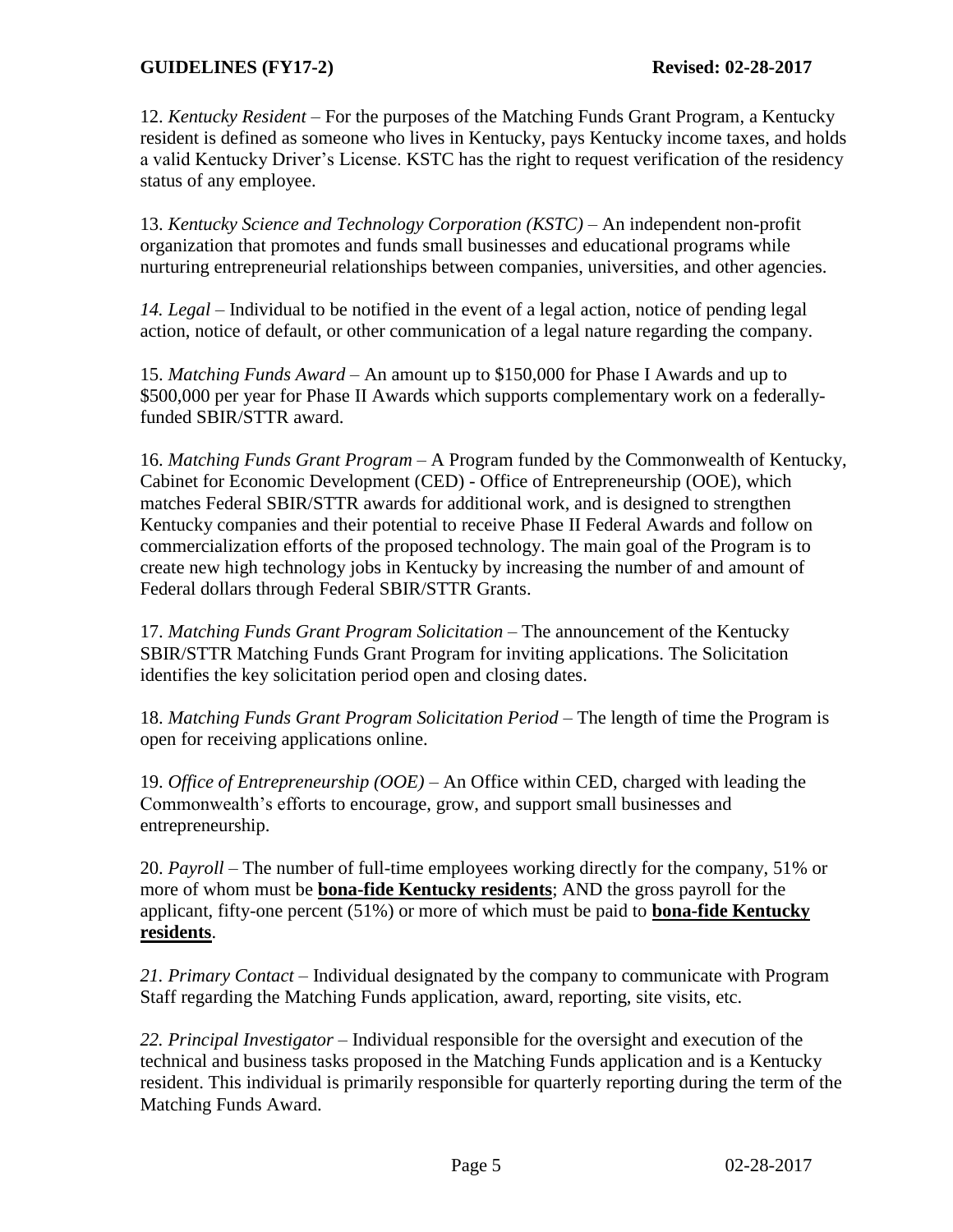23*. Principal Place of Business* – The "nerve-center" of the corporation; the site where the company's direction, control, and operational decisions take place. Typically, this location is where the corporation maintains its headquarters, the workplace for the company's senior leaders, and the location where the company's records are maintained. It is also the location where the federal and state grants are managed.

*24. Private Investment –* An award or investment of private, non-state or non-federal funds to the applicant, which have been committed or received no more than six months prior to the date of an application (no more than 12 months for a resubmission). Documents considered as proof of private investment may include: Subscription Agreements, Bank Letters of Commitment, Convertible Notes, Legal Documents detailing financial obligations and arrangements, and Promissory Notes.

25. *Program Guidelines or Guidelines –* A detailed description of all regulations and requirements of the Kentucky Matching Funds SBIR/STTR Program.

26. *Property –* Includes real estate property and other business property subject to depreciation under the Federal Tax Code of 2001 and any amendments thereto.

27. *Recipient –* An applicant that has been approved to receive a Matching Funds Grant.

28. *Small Business –* A small business concern is as defined under the Federal SBIR/STTR Program Guidelines that govern the Federal Program under which the applicant has received a Federal SBIR/STTR Phase I, Phase II, or FastTrack grant.

# **F. ELIGIBILITY**

The Kentucky SBIR/STTR Matching Funds Grant Program awards will be made on a **competitive basis**. All applications received by the due date that are complete and eligible will compete for available funding for each solicitation.

An applicant shall satisfy the following conditions to be eligible to submit an application and be considered for a Matching Funds Grant:

- 1. Applicant must be a small technology based business.
- 2. Applicant must meet the guidelines for Kentucky-based status OR must be willing to relocate to Kentucky to meet the guidelines for Kentucky-based status and have the Federal SBIR/STTR Program award transferred to Kentucky.
- 3. Applicant must be a Phase I, Phase II (year one or year two), or a FastTrack federal SBIR/STTR award winner from one of the participating federal agencies. The Federal Grant award date for the eligible year portion of the award shall be within one year at the time of the Kentucky SBIR-STTR Matching Funds application.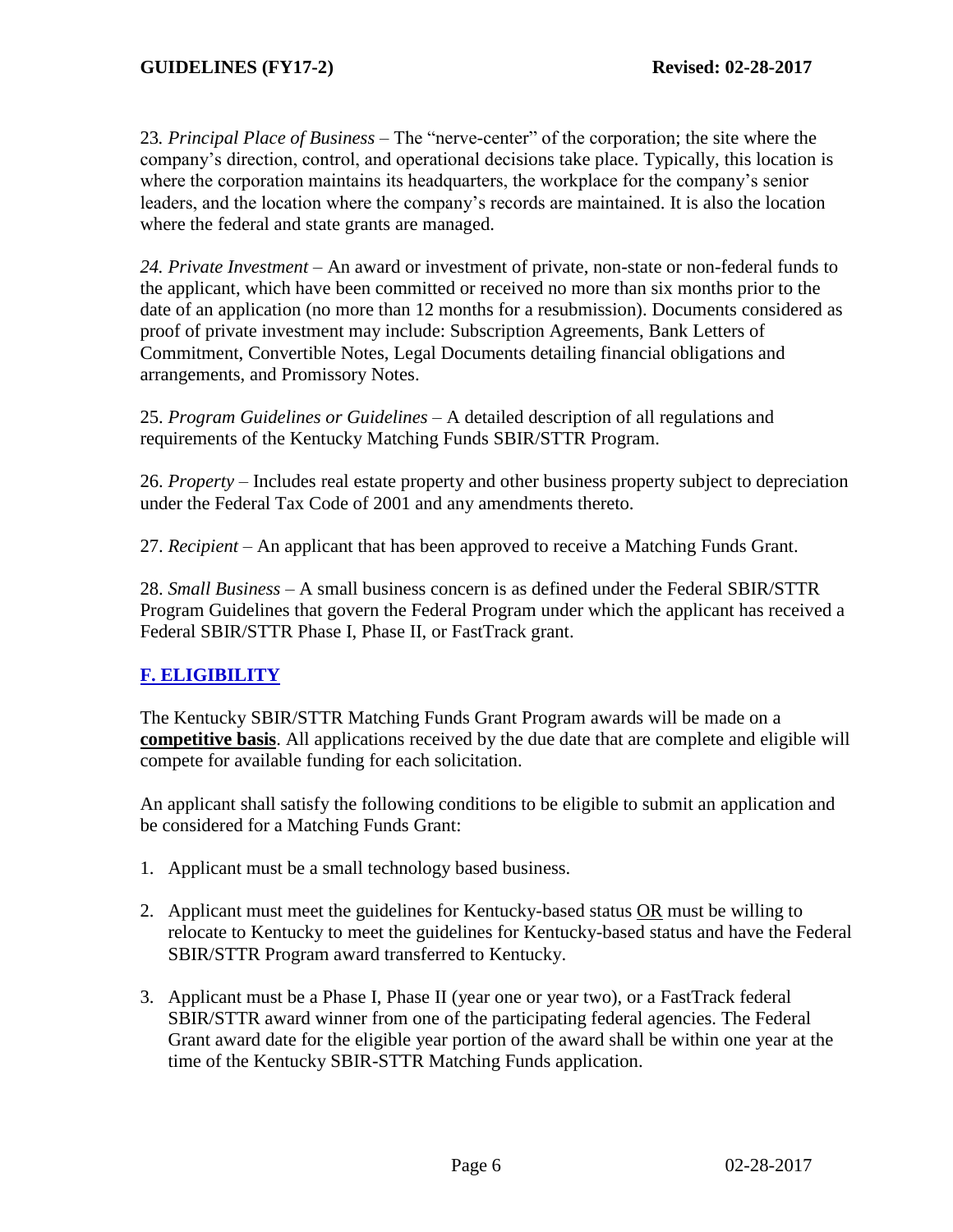- 4. Applicants are eligible to apply for a Kentucky SBIR/STTR Matching Funds Grant for year two of the Federal SBIR/STTR Phase II grant only if they have received private investment or commitment thereof in the amount that is at least equal to the amount requested for year two of the Kentucky Matching Funds Grant. Applicants must provide evidence of having received such investment no earlier than six months from the date of application for the Kentucky Matching Funds Grant. The same private investment can be considered for a resubmission in the subsequent solicitation if not awarded in the first attempt and if there are no restrictions or exclusions. Private investment for year two match is only required if Phase II year one grant was also matched.
- 5. Applicants that already have received a total of **five** Kentucky SBIR/STTR Matching Funds Awards are not eligible to receive additional Matching Funds Grants.
- 6. An applicant who has received two Matching Funds Grants in the current fiscal year is not eligible to apply.
- 7. Applicant must not have failed to correct a material breach of a grant or award agreement under any program administered by KSTC or OOE.
- 8. Out-of-State applicants must show documentation of how much Federal funding has been received and spent and what is the unspent balance remaining of the Federal Grant on the application date of the Matching Funds Grant Agreement. This documentation will be used in determining the maximum amount of the Kentucky SBIR/STTR Matching Funds Grant. In the case of Phase I applicants, a verifiable unspent balance of 60% of the Federal Phase I amount will enable the applicant to request a total Matching Funds amount not to exceed the Federal Grant amount or \$150,000. In the case of Phase II applicants, a verifiable unspent balance of 80% of the Federal Phase II amount will enable the applicant to request a total Matching Funds amount not to exceed the Federal Grant amount or \$500,000.

### **G. USE OF MATCHING FUNDS**

**Allowable Costs of Matching Funds:** Under the Matching Funds Grant Program, allowable costs are those related directly to the project for which a Federal Phase I or Phase II Award has been received. These costs include but are not limited to costs for additional technical work, product testing and validation, intellectual property protection, market research, patent search, business plan development, hiring of new high-paying technical and business employees, reasonable travel related to the Matching Funds Grant, and other costs including rent, accounting, legal, purchase of small equipment (up to \$25,000 for Phase I and up to \$100,000 for Phase II), unless otherwise justified by the applicant and approved by OOE/KSTC.

Equipment purchased with Matching Funds may be subject to repossession by the Cabinet for Economic Development (CED) should the grantee be determined to be in default, the grant is terminated, or the company goes out-of-business or becomes dormant for any reason.

Proposal development costs for future federal SBIR/STTR applications may be allowable if the company has applied for and been denied funding under the Kentucky Council for Post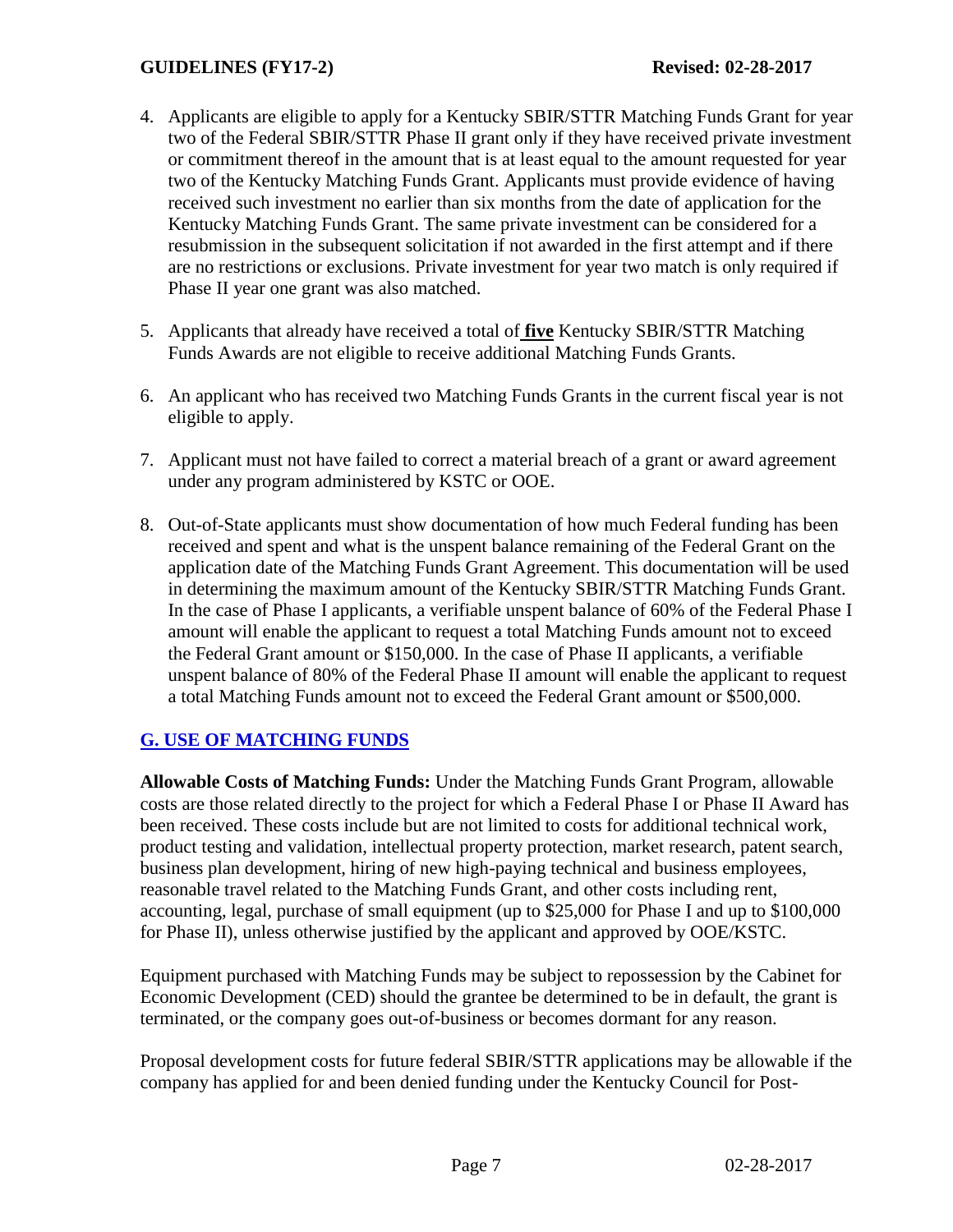secondary Education-funded, and Kentucky Science and Engineering Foundationadministered, Phase Zero and Phase Double-Zero Grants Program.

Companies will not be allowed to charge a fee as allowed by the Federal agencies on their SBIR/STTR Phase Grants. Companies may charge Fringe in the range of zero to 30% for employees that are paid via W2 payroll. Where allowed by law, companies may charge reasonable fringe for owners that are paid via a draw mechanism. Support documentation for fringe expenditures on behalf of employees paid via W2 payroll shall be provided to KSTC upon request. For fringe paid on behalf of owners that are paid via draw, supporting documentation must be provided to KSTC with the reimbursement request. Any and all subcontracts proposed to be funded through the state funded Matching Funds Grant Program shall be restricted to a maximum of 10% for indirect or overhead costs. This applies to Universities and any subcontracted entity. Contract Labor invoices must be prepared by each service provider and shall include service provider's name, address, phone number, date(s) of service, description of services, and signature of the service provider. Ordinarily the request for travel costs should not exceed 3% for Phase I and 2% for Phase II of the requested grant amount; however, request for additional travel funds may be considered on a case by case basis. All travel shall commence from Kentucky. Relocation costs are not allowed, except in the case of relocation of equipment. Air travel should be limited to Coach Class, and companies shall use the per diem policy established for Kentucky Science and Technology Corporation. Personal Operating Vehicle (POV) mileage reimbursement shall also reflect current Commonwealth of Kentucky approved mileage rates which will be posted on the program websites.

# **H. APPLICATION PREPARATION AND SUBMISSION**

**NOTICE: ALL APPLICATIONS MUST COMPLY WITH THE FOLLOWING FORMAT FOR THE MATCHING FUNDS PROPOSAL NARRATIVE, BUDGET, BUDGET JUSTIFICATION, AND GANTT CHART. OMMISSION OF REQUIRED DOCUMENTS AND/OR THE USE OF IMPROPER FORMAT ARE GROUNDS FOR REJECTION OF THE APPLICATION.**

The following format shall be followed for submitting the Matching Funds application. The application shall consist of sections entitled: "Proposal Narrative" which shall include discussion on technical and commercial significance, "Project Team and Facilities", "Job Creation", "Other Additional Information", "Budget", and "Budget Justification", and a Gantt chart. The Gantt chart shall be one page only, and shall show both Federal and Matching tasks at a high level.

The total page length of the Matching Funds Application shall not exceed **20 PAGES MAXIMUM** (attachments, bios, letters of support, budget pages, and Gantt chart are not included in page limit total count).

# **1.0 PROPOSAL NARRATIVE**

Create a PDF document for upload to the online application system that addresses each of the following topics. Create section headings for: Technical, Commercial, Project Team and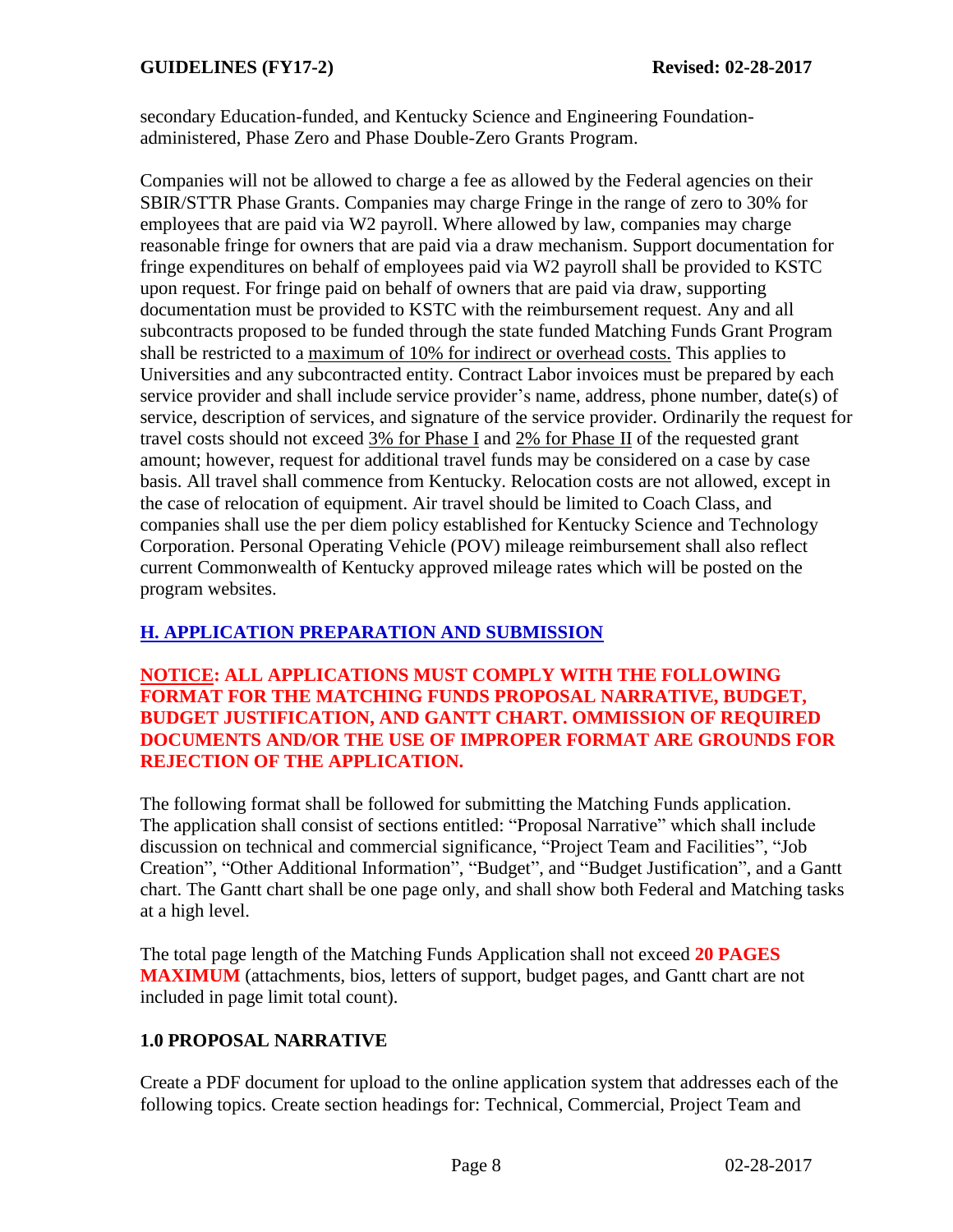Facilities, Job Creation, and Other Additional Information. Within each section, tell the story of your company with consideration to the subtopics listed. Include applicable items listed in the Other Addition Information section within this PDF upload.

# **Technical**

- a. Significance What problem needed to be solved? Is there a market need? Is an alternative solution needed? What features or parameters will meet the market need?
- b. Innovation What is your proposed technology to solve the problem and how does it differ from existing technologies? What is innovative about it?
- c. Risks How much risk is involved in developing the proposed technology?
- d. Tasks and Approach What are the overall goals and aims? What tasks are to be conducted through the Federal SBIR/STTR grant? What other additional but complimentary tasks are proposed to be conducted under the Matching funds grant and why? Describe the approach to complete the proposed work. Explain how the proposed tasks complement the Federal tasks. Who will do the work (company personnel, subcontractor, a consultant…) and what are their qualifications to do the work? How will the proposed tasks aid in proving the feasibility further or in strengthening the technology development effort. How will these additional tasks help you in making your case for a Federal Phase II grant or in furthering the commercialization of the technology?
- e. What is the current IP status? Who owns the technology? Are you licensing the technology and what restrictions do you have for its use?

# **Commercial**

- a. What are the existing and potential market opportunities? What is the value proposition? How will the proposed technology fill the market need?
- b. Identify and elaborate on competing technologies and competitors.
- c. Provide a SWOT (Strength, Weaknesses, Opportunities and Threat) Analysis.
- d. What are the regulatory and/or other market hurdles? How will the company overcome these?
- e. What is the commercialization plan, including product manufacturing and licensing? How will it make profit?
- f. Elaborate on financing including grants, angel and/or VC investments, and product sales revenue? Describe financial pro-forma for Phase II applicants?

# **Project Team and Facilities**

- a. Identify if facilities have been secured for the work proposed.
- b. Identify team members and their roles.
- c. Identify the business team lead and qualifications,
- d. Indicate if the team members are full-time/part-time/interns/subcontractors/employees.
- e. Identify the Kentucky-based PI for the Matching Grant.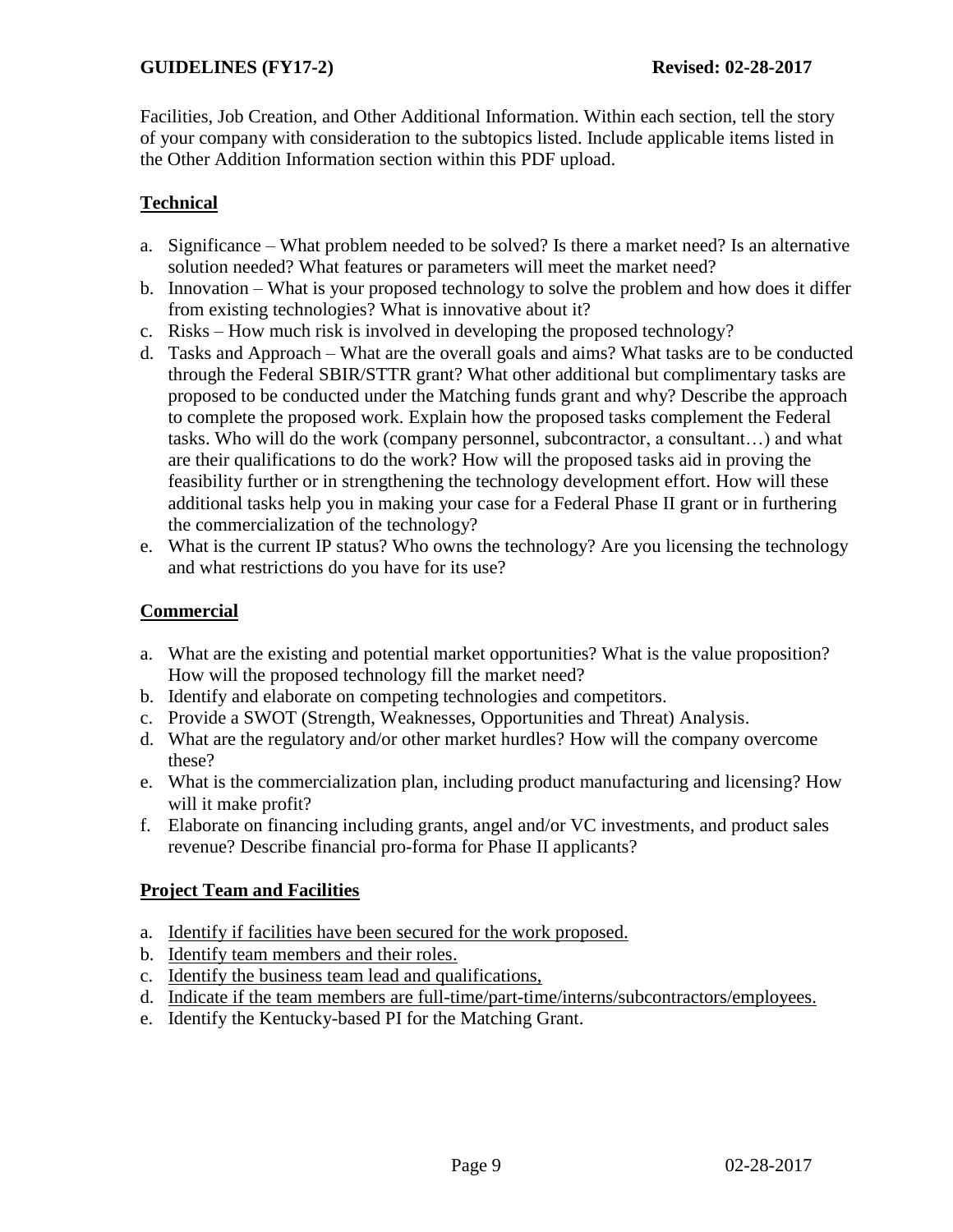### **Job Creation**

- a. Identify any new proposed full-time and part-time jobs funded by the Matching Grant and employed by the company.
- b. Identify any new interns to be hired.
- c. In case of out-of-state companies, identify each employee's home residence at the time of application, and the proposed state of residence when company relocates to Kentucky (i.e. 90 days after the effective date of the grant).

#### **Other Additional Information**

- a. Company Describe the business, current product portfolio, employees on staff, collaborations. If from out-of-state, elaborate on the projected plan to move the company to Kentucky including moving of current employees, company assets and property, and any specific needs that might be of concern in company's operation after the move.
- b. Identify the Management Team.
- c. Include detailed letters of support.
- d. Elaborate on private investment arrangements.
- e. Provide details of company revenue, if any.
- f. Include the SBIR/Commercialization History Form (Appendix H).

#### **Budget Document**

- a. Create a PDF document for upload to the online application system that includes the Matching Funds (1) **budget** and (2) **narrative budget justification**. If sub awards are proposed, include separate sub award budget documents and narrative justification after the applicant budget documents. Quotes and other support letters should be included in the "Other Additional Information" Section of the Proposal Narrative attachment. There is no page limit for this section.
- b. Budget Document Content
	- Identify budget in defined categories and expand using a narrative budget justification page(s).Use the budget template found in Appendix G.
	- Charges must be reasonable for the tasks proposed. Where possible provide supplemental information, quotes, estimates, etc. Do not include any fee.
	- Do not include indirect cost or *rate* as a line item.
	- Fringe rate may be included for salaries paid to employees. Fringe typically includes costs such as payroll taxes paid by the company, paid time off, insurance benefits provided to the employee, and retirement match contributions paid by the company into an IRS defined retirement plan.
	- For personnel, list each individual that will be paid, the level of effort committed specifically to the Matching Funds project, the base salary, the amount charged to the grant, fringe, and the total amount charged to the grant for this individual. Base salary proposed may not exceed the base salary charged to the Federal agency.
	- For subcontracts, provide a separate subcontract budget and budget justification. Provide a letter of support from the subcontract institution agreeing: a) to enter into a collaborative agreement with the company, b) to the stated scope of work, and c) to the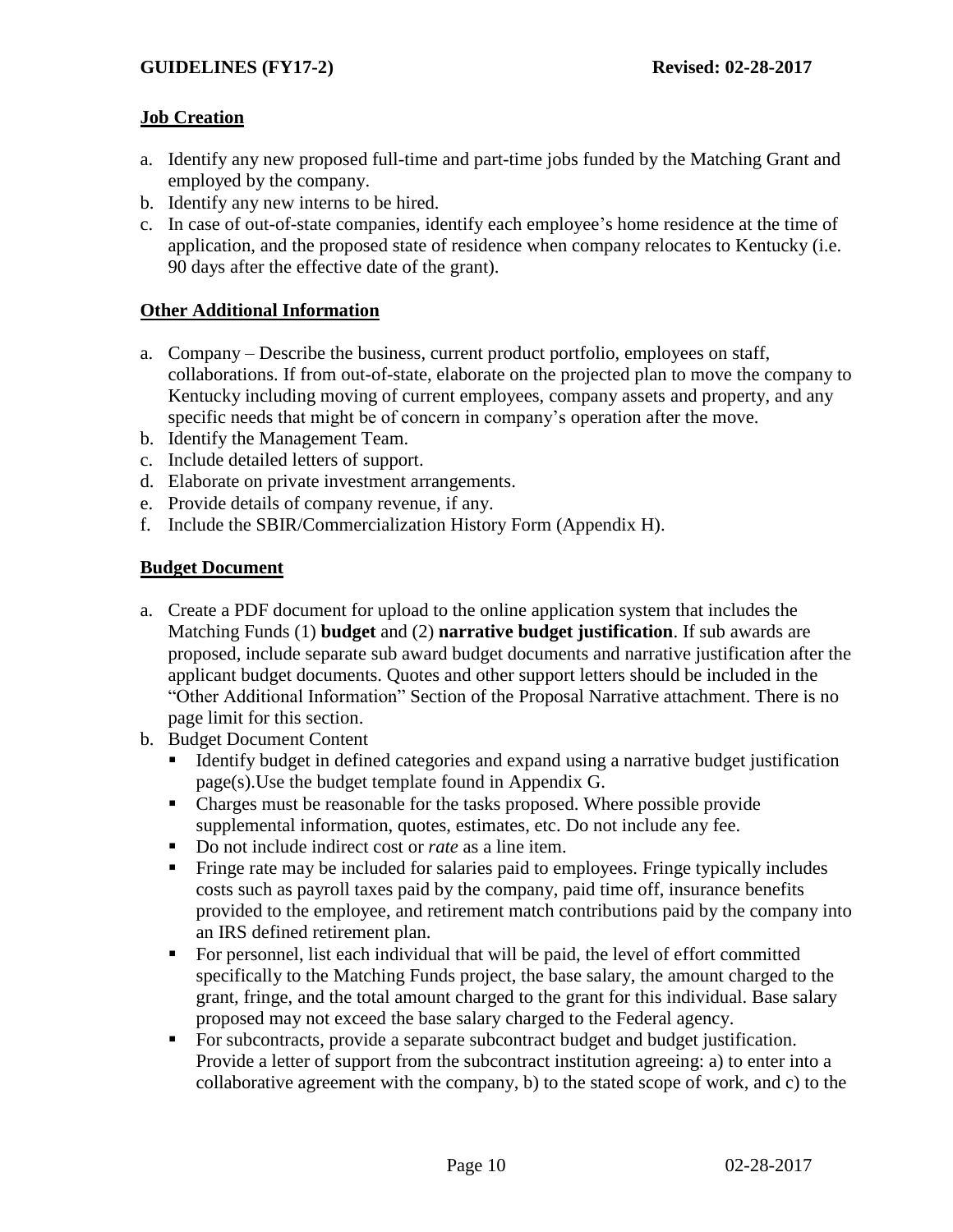proposed budget. Note that sub award indirect costs are limited to 10%. List each sub award (total cost) as a single line item in the company's budget.

- For travel, identify the number of trips proposed. For each trip, identify the destination, the business purpose, the specific individuals who will travel, and the estimated cost of each trip. Each trip must commence from Kentucky. Restrict travel to 3% maximum in Phase I Grants and 2% maximum for Phase II grants.
- Identify how the company will satisfy the Program Guidelines by spending at least 51% of the matching funds budget in Kentucky.
- Identify how the company will satisfy the program guideline's requirement of at least 51% of company's total payroll and full-time employees in Kentucky.

#### **Gantt Chart (one page only)**

- Create a PDF document for upload to the online application system that includes a project Gantt chart. This attachment is limited to one page.
- **Present both the Federal and Matching Funds tasks at the task level only;** 
	- $\blacksquare$  Identify each task with a consolidated description
	- The start date shall be either January 1 (September Solicitation), or July 1 (March Solicitation)
	- The duration of the Matching Grant is at the discretion of the applicant; your quarterly maximum payment is affected by the duration of the Matching Grant.

### **2.0 SPECIAL INSTRUCTIONS FOR GRANTS.GOV APPLICANTS ONLY**

Applicants that utilize the **grants.gov** portal to submit their federal application should NOT upload their Federal Grants.gov PDF application package in their Matching Funds application. The grants.gov application package is not supported by the Matching Funds application website and may corrupt the entire Matching Funds application. Instead, upload the complete assembled Federal application (including all sections of the Federal application) as downloaded from the Federal Agency's grant management portal (e.g., eRA Commons for NIH applicants).

### **3.0 COMPANY ROLES**

Designate an individual to serve in each of the following roles for the company. The same individual may serve in multiple roles.

- a. **Primary Contact:** Individual designated by the company to communicate with program staff regarding the Matching Funds application, award, reporting, site visits, etc.
- b. **Administrative Official (AO):** Individual with authority to legally bind the company. This individual is required to sign all applications, reports, invoices, and other certifications associated with participation in the Matching Funds Program.
- c. **Principal Investigator:** Individual responsible for the oversight and execution of the technical and business tasks proposed in the matching funds application. This individual is primarily responsible for quarterly reporting during the term of the matching funds award. Identify that both PI and co-PI are Kentucky residents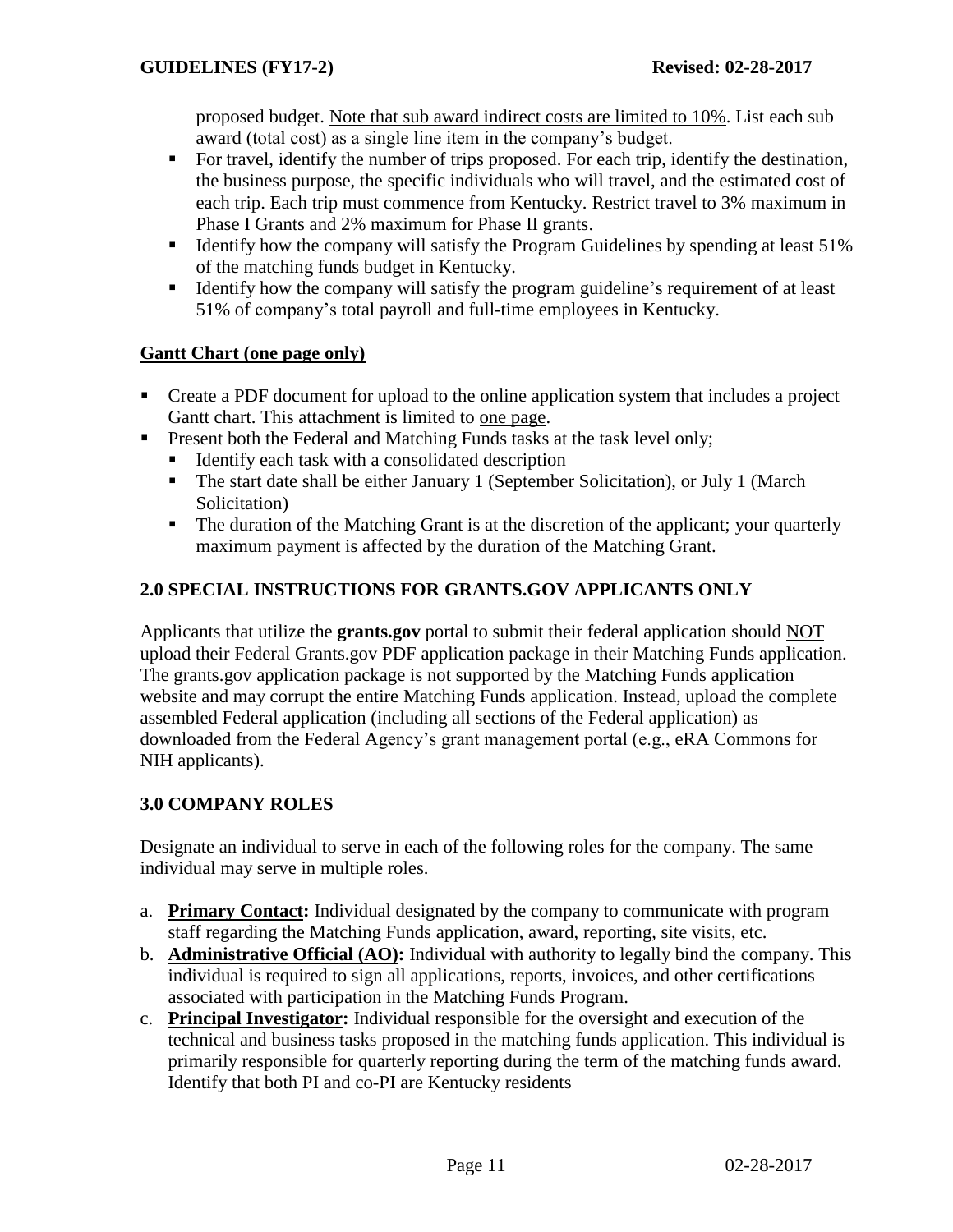d. **Legal:** Individual to be notified in the event of a legal action, notice of pending legal action, notice of default, or other communication of a legal nature regarding the company.

#### **4.0 REQUIRED DOCUMENTATION: MAILED HARD COPIES**

Both in-state and out-of-state applicants are required to submit an original (hard copy) of Appendix A: Company Certification (notarized) and Appendix E: Economic Disclosure Statement. These hard copies shall be **mailed (via U.S. Postal Service or other carriers)** to KSTC at the address below. A return mailing address must be clearly visible on the outside of all packages and containers used in the delivery or mailing of the documents.

Kentucky Science and Technology Corporation Kentucky SBIR/STTR Matching Funds Grant Program Attn: Ken Ronald, Senior Program Director 200 West Vine Street, Suite 420 Lexington, KY 40507

#### **5.0 REQUIRED DOCUMENTATION: ONLINE UPLOAD**

The following required documentation must be uploaded to the application and submitted using the Online Application System.

#### **In-State Applicants**

Required documentation for **IN-STATE** companies shall include ("Section" references refer to the online application):

- **Section 1.** Application Forms (fill out online).
- **Section 2.** Certificate of Existence or Authorization and documentation of "good standing" issued by the Kentucky Secretary of State. <https://app.sos.ky.gov/ftsearch/> (good standing); <https://secure.kentucky.gov/sos/ftbr/welcome.aspx> (register your business)
- **Section 3.** Evidence of Federal Phase I, Phase II, or FastTrack Award as applicable from the Federal agency.
- **Section 4.** A signed CED Economic Incentive Disclosure Statement. (Appendix E).
- **Section 5.** A letter of acknowledgement of the application from the Director of the Kentucky Innovation Network Offices that serves the region in which the applicant is located. <http://kyinnovation.com/locations-map/> (find an office in your area).
- **Section 6.** Supporting materials: Notarized Certification (Appendix A) and CPA Certification (using the template/letter Appendix F). CPA Certification should be from a preferably Kentucky based independent CPA.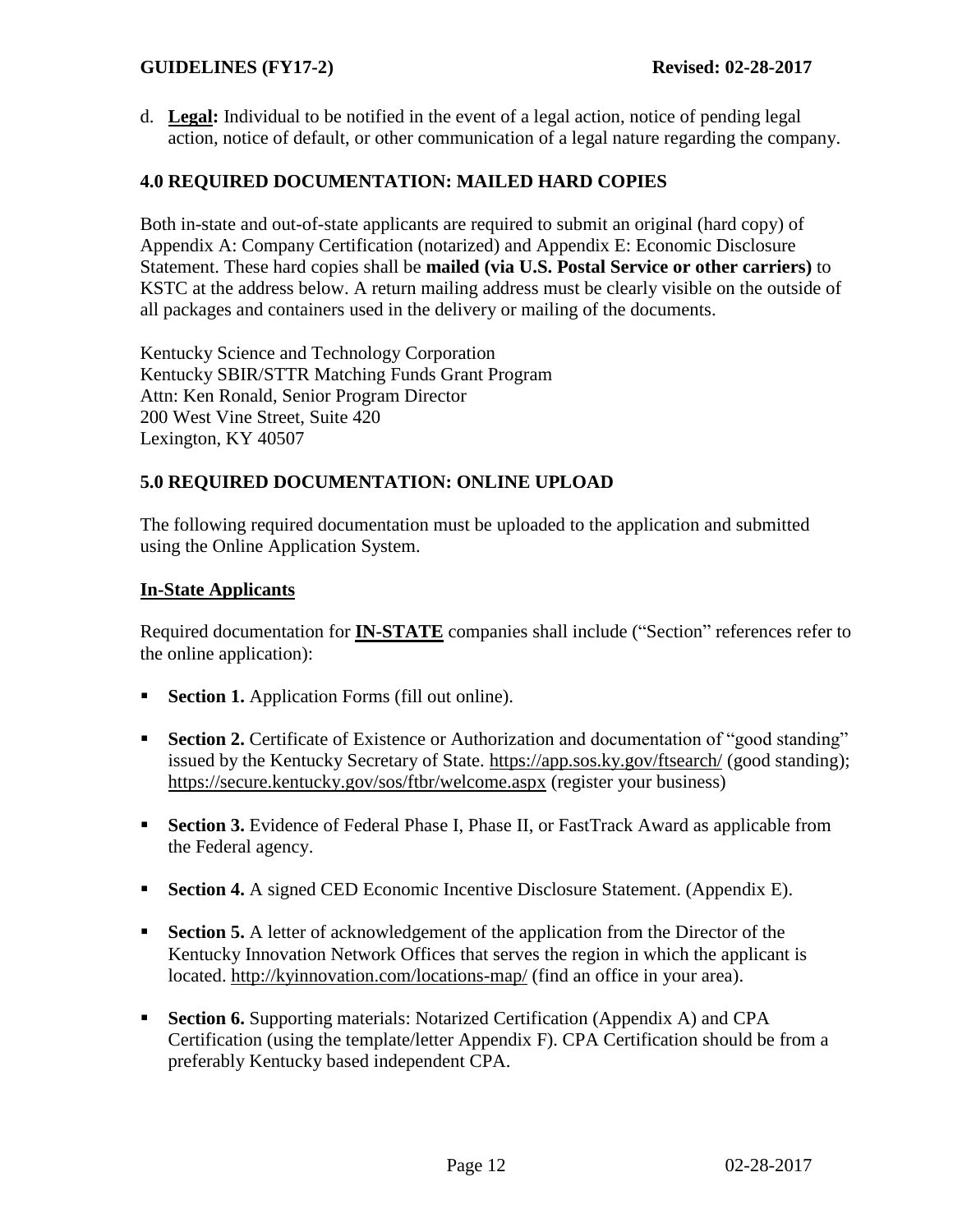- **Section 7.** A copy of the Federal Phase I or Phase II SBIR/STTR Grant application as applicable.
- **Section 8.** For Phase II applications, the applicant shall provide written documentation (see Private Investment definition, Section E) of commitments and/or receipt of recent private investment in the applicant.

### **Out-Of-State Applicants**

Required documentation for **OUT-OF-STATE** companies shall include ("Section" references refer to the online application):

- **Section 1.** Application Forms (filled out online).
- **Section 3.** Evidence of Federal Phase I, Phase II, or FastTrack Award from the Federal agency.
- **Section 4.** A signed CED Economic Incentive Disclosure Statement. (Appendix E).
- **Section 6.** Supporting materials: Appendix A-notarized certification.
- Section 7. A copy the of Federal Phase I or Phase II SBIR/STTR Grant Application, as applicable.
- **Section 8.** For Phase II applications, the applicant shall provide written documentation of commitments and/or receipt of Private Investment (see Private Investment definition, Section E.). Companies shall also provide documentation on the unspent amount of the Federal Grant fund balance at the time of the Matching Funds application for the Kentucky SBIR/STTR Matching Funds Grant Program. This will be used to determine the maximum amount of the Kentucky SBIR/STTR Matching Funds Grant.

#### **Out-Of-State Applicants**

The following documents shall be submitted within 90 days of the date of the Grant Agreement effective date.

- **Section 2.** Certificate of Registration or Authorization and Documentation of "good standing" issued by the Kentucky Secretary of State.
	- o <https://app.sos.ky.gov/ftsearch/> (good standing)
	- o <https://secure.kentucky.gov/sos/ftbr/welcome.aspx> (register your business)
- **Section 3.** Documentation from the Federal Funding Agency acknowledging the applicants physical move of its principal place of business to Kentucky, and transferring the award to Kentucky to the Kentucky-based applicant.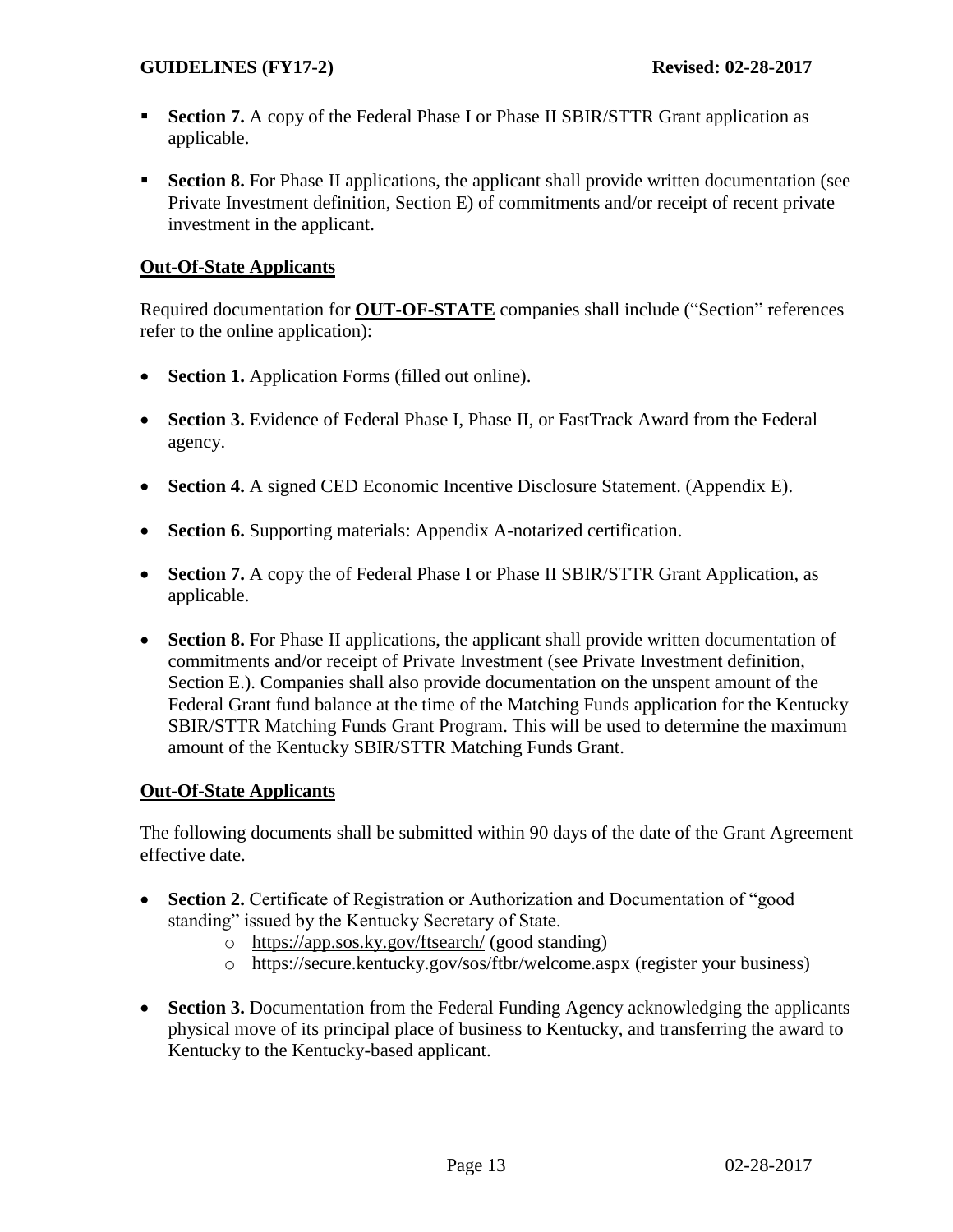- **Section 5.** A letter of acknowledgement of the application from the Director of the Innovation Network Offices that serves the region in which the applicant is located <http://kyinnovation.com/locations-map/> (find an office in your area)
- **Section 6.** Certification of Kentucky-based business by an independent preferably Kentucky based Certified Public Accountant (Appendix F).

# **I. MATCHING FUNDS DISBURSEMENT SCHEDULE**

The awarded funds shall be disbursed only after receipt of all required documents.

Grant disbursements will be made on a reimbursable basis, payable when invoices and financial reports are submitted each quarter, only after quarterly reports have been reviewed and accepted.

All invoices/receipts must indicate the company's location in Kentucky by reflecting Kentucky "bill-to" and "ship-to" addresses. If any other such addresses are listed on any supporting invoice/receipt, written justification must be provided. Upon request, a point-of-sale receipt from a non-Kentucky vendor may require written explanation describing the business purpose for the purchase and the reason for use of a non-Kentucky vendor. In case company has multiple active grants or has a negotiated indirect rate, it should consider prorating operational expenses such as rent, utilities, insurance, etc., when invoicing matching funds grant. Companies relocating from out of state will be provided a 90-day grace period on "bill-to" and "ship-to" addresses.

### **Payment Calculation**

Payments are calculated by taking the approved grant amount and subtracting 10% for final payment. The total equipment budgeted costs are also subtracted. The maximum disbursement per quarter is calculated by dividing the remaining amount by the total number of grant quarters. Approved equipment purchases may be invoiced when incurred.

The final 10% of the grant amount will be reimbursed upon submission and approval of the Matching Funds Grant final report, and verification of Federal payment equal to the Matching Funds amount.

### **Travel**

In all cases, travel costs will be reimbursed only if qualified receipts for lodging and travel are submitted. Travel costs will only be reimbursed if included in the approved grant application. Travel must commence from Kentucky.

All meetings where travel receipts are submitted should include the names of the travelers, purpose of the meeting, dates and shall include a detailed list of the items requested for reimbursement.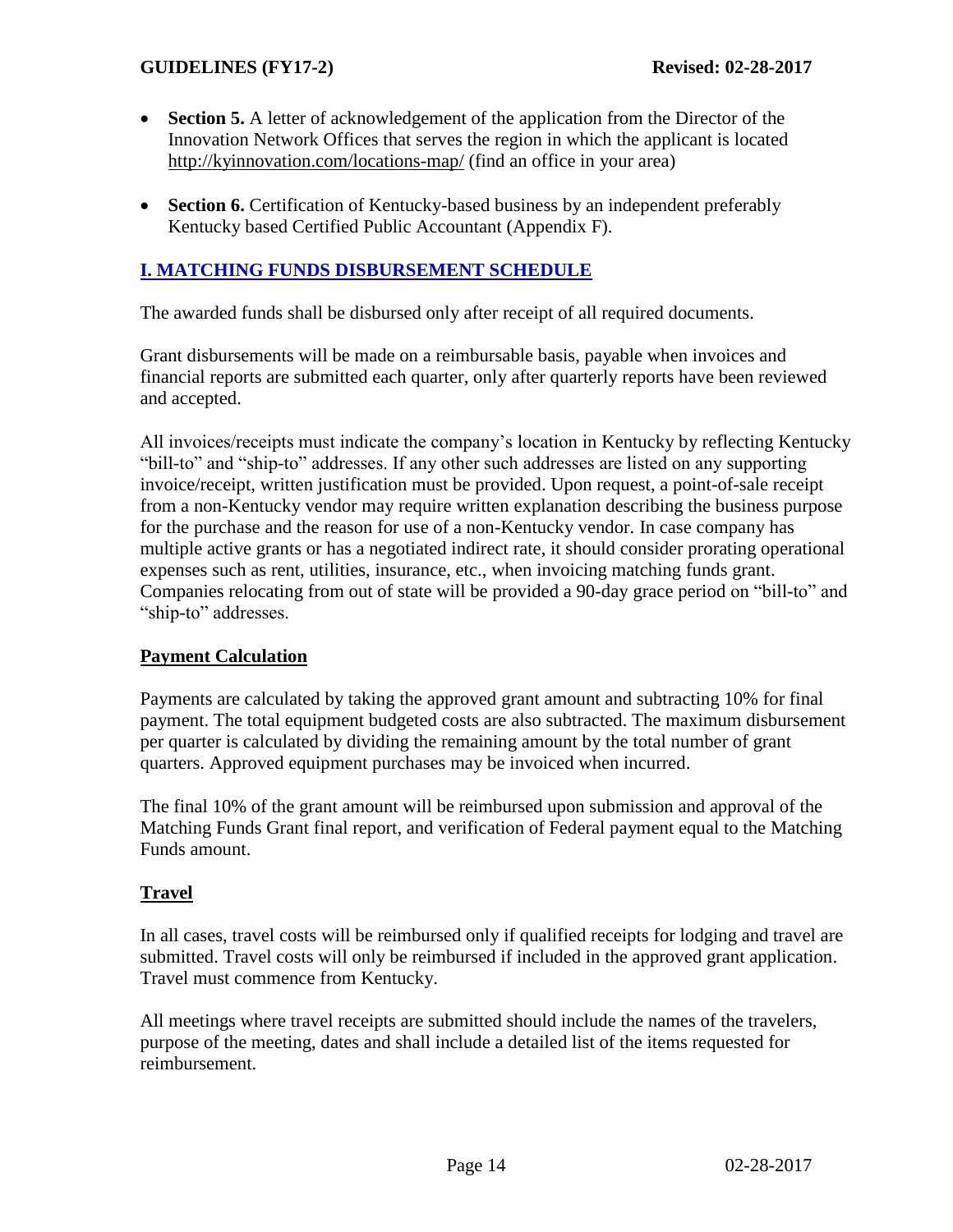Only per diem rates apply to food purchases. These are currently \$7.00 for breakfast, \$8.00 for lunch and \$15.00 for diner. In high-cost areas the amounts are \$8.00 for breakfast, \$9.00 for lunch and \$19.00 for diner. No meal receipts are required when *per diem* rates apply

Personal operating vehicle (POV) mileage rates shall be the approved State of Kentucky rate which is posted on the Matching Funds website.

#### **Requesting Reimbursement**

To receive disbursements of a Matching Funds Grant the following documents must be submitted:

- a. Information about the company's bank account for electronic disbursement of funds;
- b. Quarterly Status / Grant Progress Reports (See Appendix B); and
- c. Quarterly Exhibit C, expense detail cover page, and associated Invoices.

### **Additional Requirements for Out-of-State Awardees**

The out-of-state awardee shall have 90 days from the date of the grant agreement to deliver the following documents to become eligible to receive grant funds:

- a. Certification of Kentucky-based business by Certified Public Accountant using the CPA "Assertion Letter" format attached to the grant agreement;
- b. Certificate of Existence or Authorization and Documentation of "good standing" issued by the Kentucky Secretary of State;
- c. Documentation from the Federal Funding Agency acknowledging the applicants physical move of its principal place of business to Kentucky and transferring the award to the Kentucky-based applicant; and
- d. A letter of acknowledgement of the application from the Director of the Innovation Network Offices that serves the region in which the applicant has relocated.

# **J. LIMITATIONS ON MATCHING FUNDS AWARDS**

The Matching Funds Grants have the following limitations:

- An applicant may not receive more than two Matching Funds Grants per fiscal year, and only one per solicitation.
- An applicant is restricted to a maximum of five Matching Funds Grants over the Program lifetime.
- Whether the applicant receives the maximum number of awards will be subject to the discretion of the Office of Entrepreneurship and the availability of funding. A FastTrack award will count as separate Phase I and Phase II Federal awards when applying for the Matching Funds Grant Program. A company that has received a FastTrack award may apply and receive either a Phase I or Phase II portion, but not both, of the Federal FastTrack award under a given solicitation cycle. The Phase II portion of the FastTrack award shall not be eligible for matching if Federal FastTrack award is terminated after Phase I.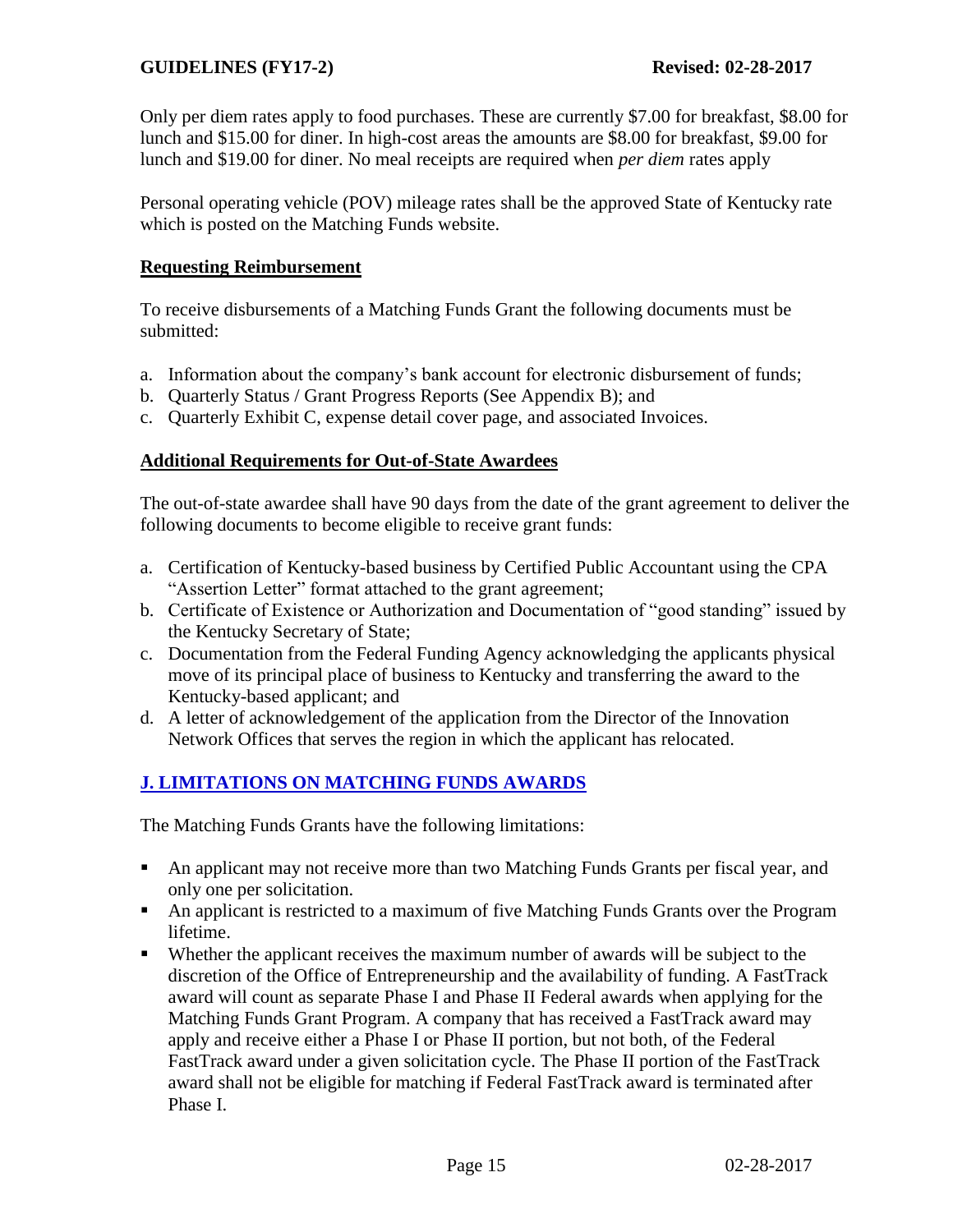The Matching Funds Grant Program will not match a Federal agency enhancement program grant such as a Phase IB or Phase IIB grant or any continuation (after Phase II) funding mechanisms, such as the NIH or DOD programs.

# **K. MATCHING FUNDS AWARD PROGRAM SOLICITATION, PERIOD, AND SUBMISSION**

When funds become available for the Kentucky SBIR/STTR Matching Funds Grant Program, OOE/KSTC will issue a solicitation inviting proposals for consideration and award of Matching Funds Grant Program Grants. The Program Solicitation will include but not be limited to opening and closing dates for accepting applications. To qualify for an award under the current Program Solicitation, an applicant must be Recipient of a Federal SBIR/STTR Program Phase I, Phase II, or FastTrack award with an award letter dated within one year of the date of application for the Matching Funds Grant. No applications or supplemental materials submitted in response to a Matching Funds Grant Program Solicitation will be accepted after its closing date and time, except for supplemental material requested by KSTC and/or OOE. KSTC and/or OOE are not responsible for applications or materials lost or delayed in transmission.

# **L. APPLICATION REVIEW AND APPROVAL PROCESS**

Applications will initially be reviewed to ascertain compliance with all the requirements in the Matching Funds Grant Program Solicitation and guidelines. **Incomplete or non-compliant applications will not be considered and will be returned without further review.** 

Applications determined to be complete and in compliance will receive an external review from a panel of out-of-state reviewers. KSTC will also review and submit the recommendations to OOE for final approval.

**For Phase I Applicants** the evaluation criteria will include:

- Technical merit  $(30\%)$ ;
- Commercial potential of the technology  $(20\%)$ ;
- Qualifications of the company's technical and business management team  $(20\%)$ ;
- **Proposed budget and the potential for a Phase II follow on grant (25%); and**
- Phase I job creation  $(5\%)$ .

**For Phase II Applicants** the evaluation criteria will include:

- Technical merit (20%);
- Commercial potential of the technology  $(30\%)$ ;
- $\blacksquare$  Oualifications of the company's management team (20%);
- Proposed budget and amount of private investment to match the Matching Grant  $(15\%)$ ; and
- Phase II job creation  $(15\%)$ .

Phase II applicants are encouraged to seek private investment. The applications will be scored for company's ability to attract Private Investment.

# **APPROVAL PROCESS FLOW CHART**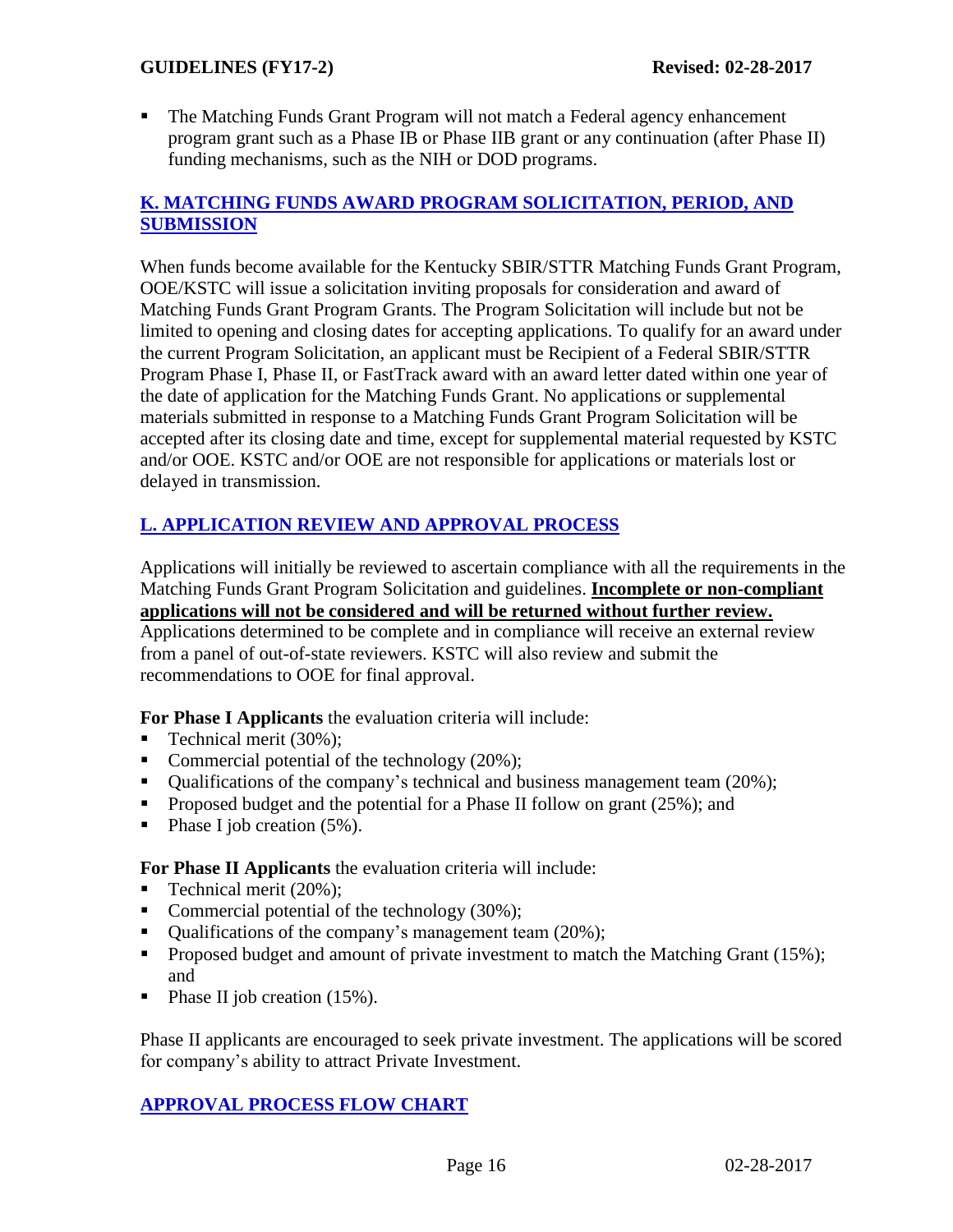**The grant approval process is represented in the flow chart below. The five-step process consists of an administrative review for compliance, a peer review, company due diligence, pre-award, and award. The application review and approval process is expected to be completed in approximately 12 weeks. Application status will be posted on the online application platform to provide information on application status during the application review and approval period. Notice of award to successful and unsuccessful companies will be sent at the end of completion of the review and approval process.**



# **M. GRANT AGREEMENT**

The terms under which a Matching Funds Grant is made will be detailed in the **G**rant Agreement between KSTC and the company. Terms of performance in the Grant Agreement will include but will not be limited to the following requirements. The company must:

- a. Remain in compliance with the Program Guidelines;
- b. Promptly submit quarterly status and financial reports;
- c. Promptly submit a detailed final technical and financial report;
- d. Submit of one Company Status Report, each year for five years after the receipt of the final disbursement of Matching Funds. Beginning FY17, only one annual Post Award Company Status Report per company (instead of multiple reports for multiple awards) will be required for a period of five years, beginning from the final payment date of the most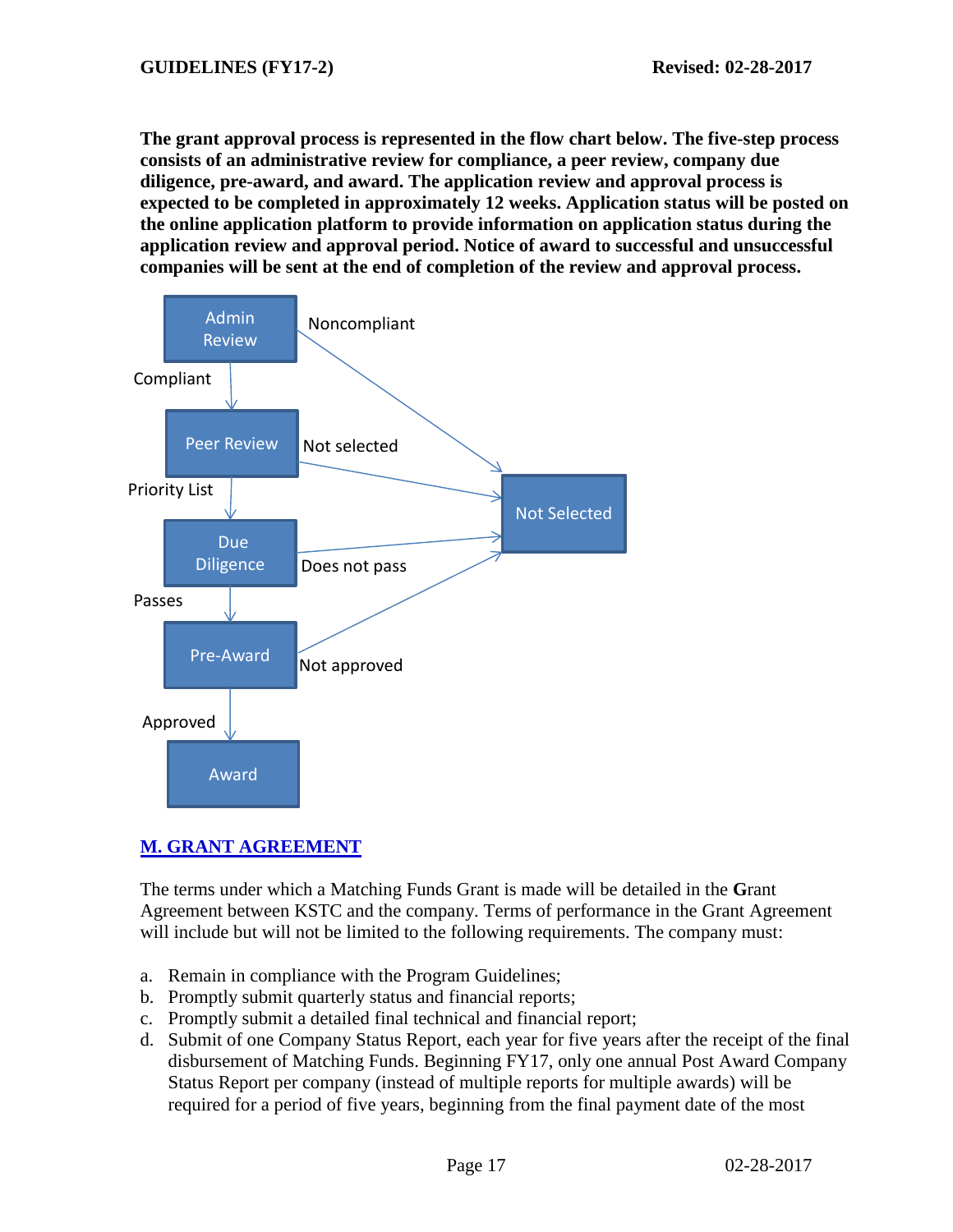recent Matching Funds award. No Post Award report will be required if the company wins another new Matching Funds award but the Post Award Company Status Report will become due again for another period of five years at the end of the new, most recent, award.

- e. Comply with the audit policy of the Commonwealth of Kentucky and providing KSTC with copies of reports of any audits;
- f. Reimburse the full amount of the Matching Funds Grant in the event an audit determines fraudulent activities; and
- g. Retain and certify, at a minimum annually, the company's Kentucky-based status for not less than 60 months from the date of final disbursement of the Matching Funds Grant, by using the CPA "Assertion Letter: (Appendix F).

# **N. GENERAL TERMS**

- 1. No oral statement of any person shall modify or otherwise affect the terms and conditions of these Guidelines or of a Kentucky SBIR/STTR Matching Funds Grant Program Solicitation.
- 2. KSTC/OOE may reject any application that does not comply with the requirements of the Matching Funds Program.
- 3. KSTC/OOE may refuse to approve an application if it is not in keeping with the purpose of the Matching Funds Program.
- 4. KSTC/OOE may withdraw a Program Solicitation at any time.
- 5. The Kentucky SBIR/STTR Matching Funds Grant Program is funded by State appropriations and awards, contingent upon the availability of State funds for the program purposes.
- 6. KSTC/OOE, in its sole discretion, may waive the requirements in the Kentucky Matching Funds Grant Program Solicitation and Program Guidelines, on a case by case basis, to remain consistent with changes or deviations in the Federal SBIR/STTR Program, as long as such adjustments are consistent with the nature and intent of the State Program.

# **O. RELEASE OF INFORMATION**

All documents submitted to KSTC/OOE, including applications, are public records governed by Sections 61.872-61.884 of the Kentucky Revised Statutes and other applicable provisions of the Kentucky Revised Statutes protecting confidential information. When specific information in an application is regarded by the applicant as confidential and not subject to disclosure under the Kentucky Open Records Act, the applicant may specifically and clearly designate it as such in writing on that portion of the application in which the information appears. An applicant should provide an explanation for why particular information is regarded as confidential. Applications should not be indiscriminately marked as confidential. However, the provisions of the Kentucky Open Records Act shall govern any release of information.

### **The Commonwealth of Kentucky/Cabinet for Economic Development (CED)/ Office of Entrepreneurship (OOE) Small Business Innovation Research (SBIR) and Small Business Technology Transfer (STTR) Matching Funds Grant Program**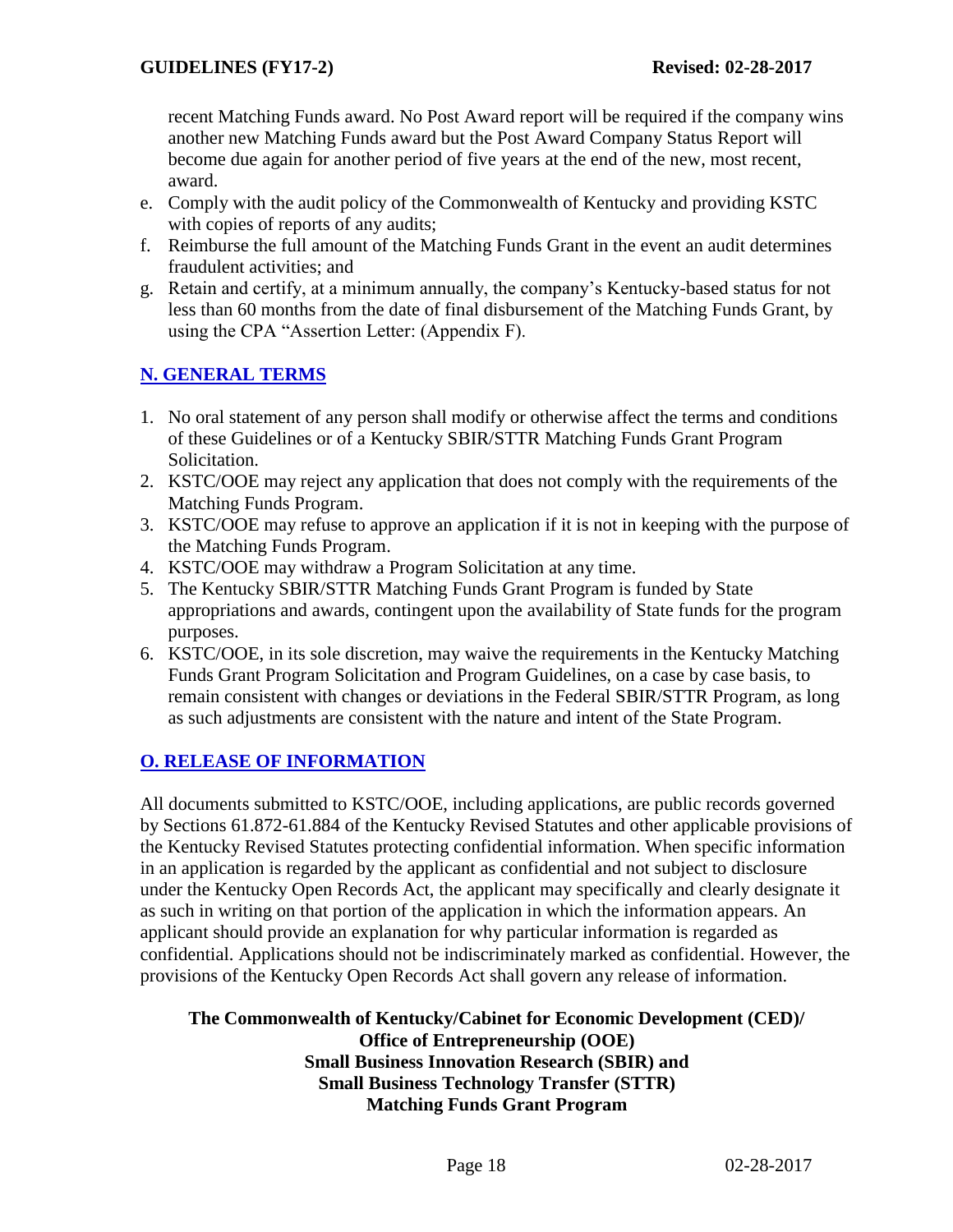Application Form: (See Online Application System) [www.kysbirmatchfunds.com](http://www.kysbirmatchfunds.com/)

Appendices:

Appendix A - Company Certification-Notarized

Appendix B - Quarterly Status Report

Appendix C - Draft/Final Report Template

Appendix D - Annual Company Status Report

Appendix E - Cabinet for Economic Development Economic Incentive Disclosure Statement

Appendix F - Independent CPA's Standard Examination Report on Management's Assertion

Appendix G - Budget Template

Appendix H - SBIR and Commercialization History Form

For Program Enquiries and Assistance Contact:

Kentucky SBIR/STTR Matching Funds Grant Program

Kentucky Science and Technology Corporation

200 West Vine Street, Suite 420

Lexington, KY 40507

Ken Ronald, Senior Program Manager [\(kronald@kstc.com;](mailto:kronald@kstc.com) Tel: 859. 246.3252) Kenzie Dickens, Administrative Assistant [\(kdickens@kstc.com;](mailto:kdickens@kstc.com) Tel: 859.246.3227) Terry Samuel, KSTC Executive Vice President and COO [\(tsamuel@kstc.com;](mailto:tsamuel@kstc.com) Tel. 859.246- 3236)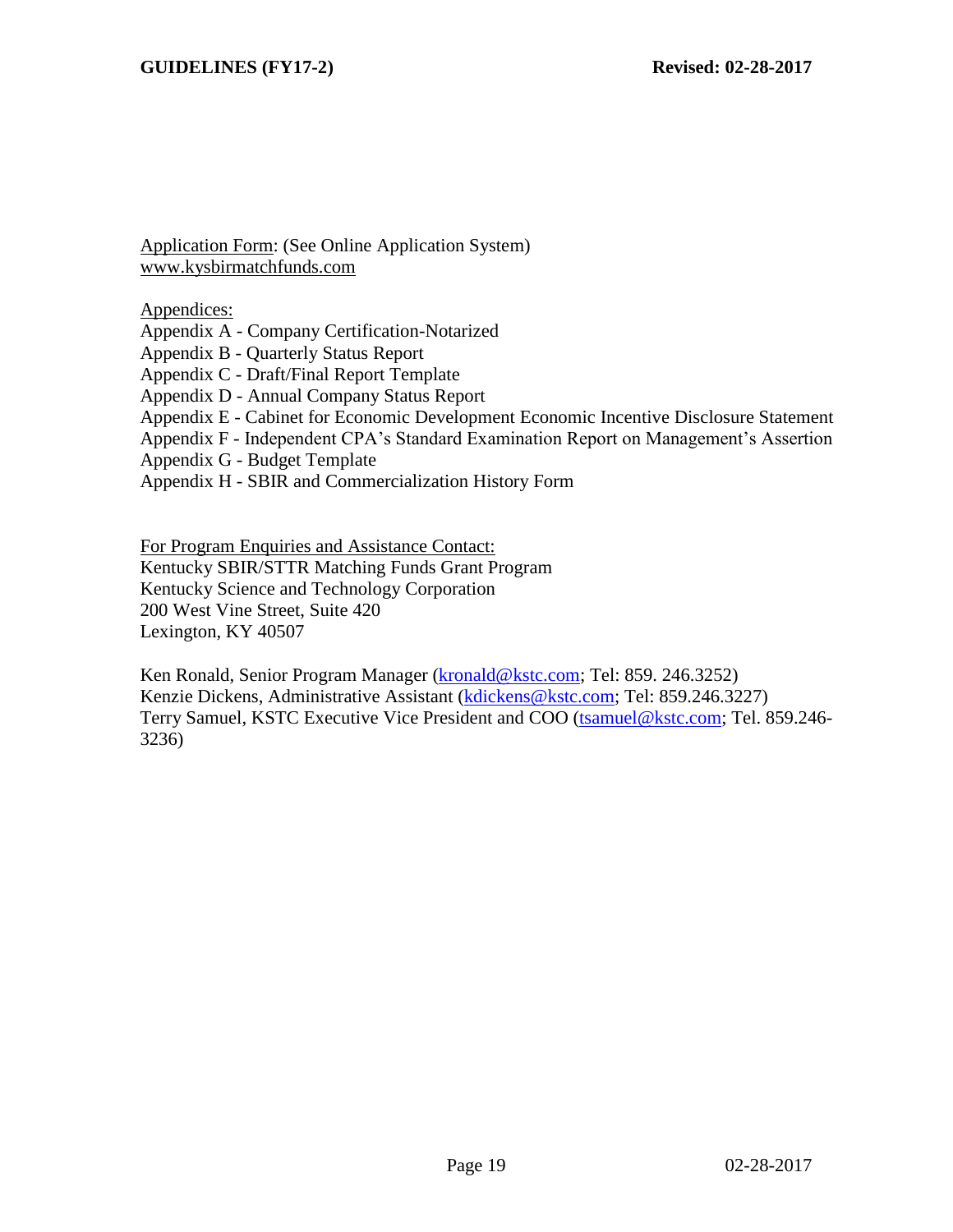# **APPENDIX A: COMPANY CERTIFICATION**

The applicant certifies that all statements, representations, and warranties made by the applicant, or on its behalf, and any materials furnished by the applicant or on its behalf in connection with this application, are true, accurate and complete in all material respects, and do not contain any material misstatement of fact or omit to state a material fact or any fact necessary to make the statements contained herein or therein not materially misleading, to the best of the applicant's knowledge and belief.

The applicant certifies that it has reviewed and understands the Guidelines for the Kentucky SBIR/STTR Matching Funds Grant, and that it meets all of the applicable eligibility requirements.

If submitting a Phase 1 Matching Funds Application, the applicant certifies that the company has not received or been notified of impending a follow-on Federal Phase II Grant award letter or contract by the end date of the solicitation.

The applicant understands that release of any grant funds is contingent upon the applicant's execution of a Grant Agreement, and that disbursement of funds is based upon the applicant's compliance with its terms and may be subject to recapture for non-compliance.

The applicant has read and understands Kentucky's laws regarding the treatment of public records and confidential information and their application to economic development projects.

The applicant acknowledges and accepts the Commonwealth of Kentucky's absolute right in its sole discretion to withhold, discontinue, or retract and recover in part or in full any monies awarded and/or distributed pursuant to the SBIR/STTR Matching Funds Grant Program if it is determined that the applicant has engaged in unlawful conduct or conduct which violates the spirit and intent of the Matching Funds Grant Program.

| 1. Name of Authorized Company Official [Please<br>type.]  | 2. Company Name.                                            |
|-----------------------------------------------------------|-------------------------------------------------------------|
| 3. Title of Authorized Company Official                   |                                                             |
| 4. Signature and Date of Authorized Company Official      |                                                             |
| 5. E-mail Address                                         |                                                             |
|                                                           |                                                             |
|                                                           |                                                             |
| due execution of the foregoing instrument.                | personally appeared before me this day and acknowledged the |
| This the _______________ day of ________________, 20____. |                                                             |
| Notary Public, State at Large                             |                                                             |
| Seal (if outside Commonwealth of Kentucky)                |                                                             |
|                                                           |                                                             |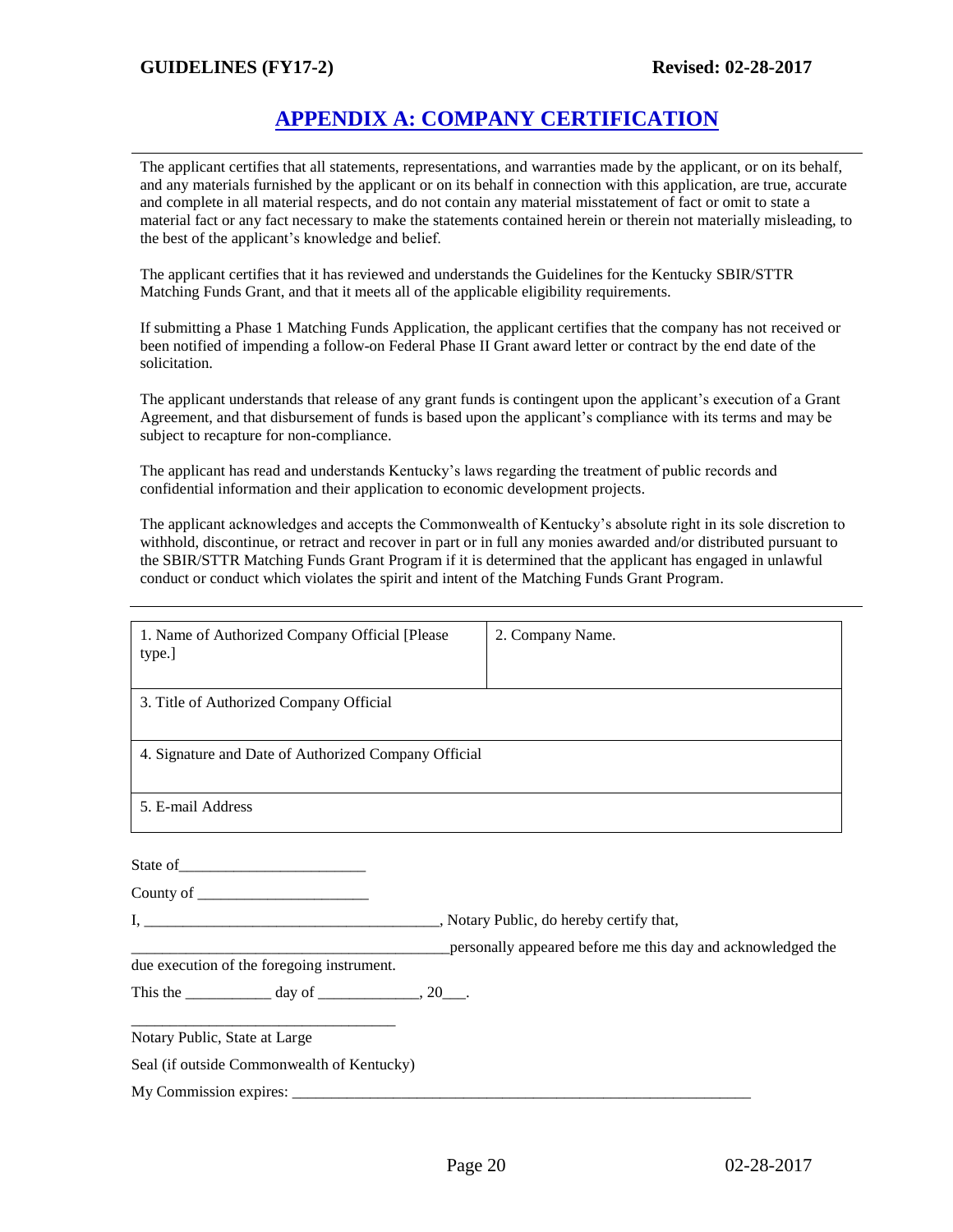# **APPENDIX B: QUARTERLY STATUS REPORTS**

#### QUARTERLY STATUS REPORT TEMPLATE FOR PHASE I AND PHASE II

| Grant Award KSTC-184-512-XX-XXX; |                                                |        |  |
|----------------------------------|------------------------------------------------|--------|--|
| Grantee:                         |                                                |        |  |
|                                  | Ouarter $\#$ : Dates From dd/mm/yy to dd/mm/yy |        |  |
|                                  |                                                |        |  |
| PI:                              | Phone:                                         | Email: |  |

Quarterly Reports shall document work conducted on the Matching Funds Tasks within the previous quarter. You may summarize work completed to date, but emphasis should be placed on work completed in the most recent quarter.

#### **TECHNICAL/BUSINESS:**

Work performed this past quarter (most recent activity to date):

Work performed to date (summary of work on total effort to date):

Work anticipated for next quarter:

Any technical or business issues and potential resolutions:

Highlights of business growth including management changes, partnerships, licensing, product manufacturing, sales, regulatory approval status, business viability, and assistance from Kentucky Innovation Network, among others:

#### **FINANCIAL**:

Total Kentucky Matching Funds Grant Amount:

Current funds received to date:

Total expenditures to date: (Expenditures and/or amounts can be estimates; actuals should be included in your invoice/exhibit C)

Equipment (list any major equipment purchases this quarter): (Expenditures and/or amounts can be estimates; actuals should be included in your invoice/exhibit C)

Supplies (list any major supplies/purchases this quarter, list the cost for each): (Expenditures and/or amounts can be estimates; actuals should be included in your invoice/exhibit C)

Any financial issues both good and bad (example: Outside funding was received from other agencies or Agency Matching funds received leveraging the Kentucky SBIR/STTR Matching Funds Grant Program; additional equity investors):

Include a copy of your company's most recent quarterly financial statements (income statement, balance sheet, cash flow, changes in equity shares, etc.)

#### **SCHEDULE:**

Current Kentucky Matching Funds Grant schedule: What was your start date? \_\_\_\_\_\_\_\_\_\_\_\_\_\_\_Projected completion date? \_\_\_\_\_\_\_\_\_\_\_\_\_

Has your Federal Phase II application been submitted? Figures, when did you submit it?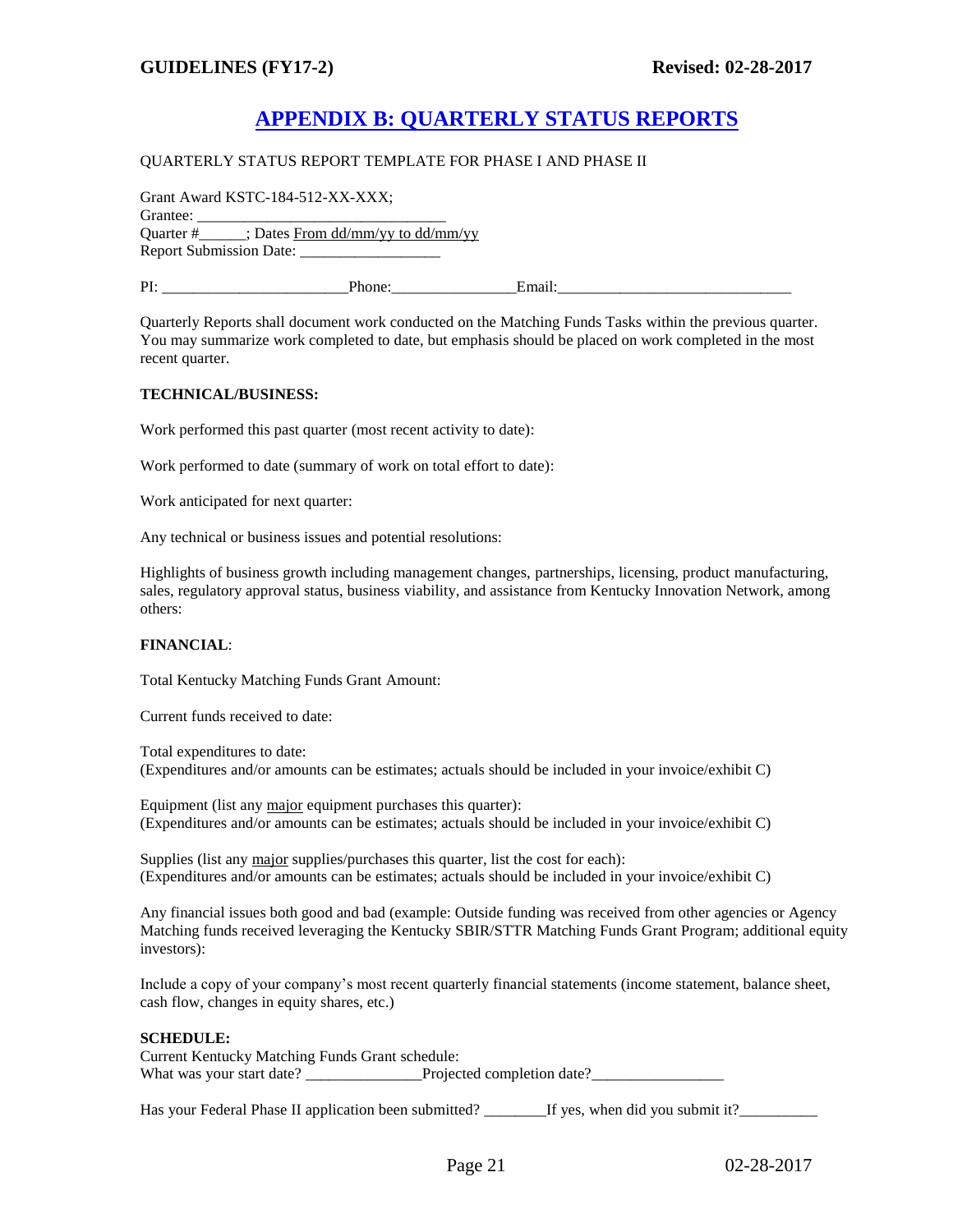If not, has your Federal Phase I SBIR/STTR final report been submitted? \_\_\_\_\_\_\_If not, when? \_\_\_\_\_\_\_\_\_\_\_\_\_\_\_\_\_

Next Quarter Events:

Any Schedule Issues/Resolution/Action Plans:

**TRAVEL** (list any program related travel that you undertook this past quarter):

**INVENTIONS AND PATENT APPLICATIONS WITHIN THE PAST QUARTER** (list application type, title, inventors, date applied, assigned number, and status of each application, and details of technology etc.):

**PRESENTATIONS** (include conference title or location description, city, state, date, presentation title, type, and presenters for each):

**NUMBER AND LEVEL OF JOBS CREATED WITHIN THIS PAST QUARTER: \_\_\_\_\_\_\_\_\_\_\_ (\$20-30K; \$30-50K; \$50K plus)**

**ANY WORK UNDERTAKEN TO RECEIVE ADDITIONAL FUNDS TO FURTHER THIS EFFORT** (list any other public or private funding to continue or further this technology effort):

**PROPOSED TIMEFRAME FOR COMMERCIALIZATION OF TECHNOLOGY** (including other funding sources to be sought):

**IDENTIFY ANY LICENSE AGREEMENTS FOR THIS TECHNOLOGY SIGNED IN THE PAST QUARTER:**

**COLLABORATION/PARTNERSHIPS** (include name, address, phone number of any new collaborations and affiliation with Universities or companies):

**COMPANY POC:** \_\_\_\_\_\_\_\_\_\_\_\_\_\_\_\_\_\_\_\_\_\_\_\_\_\_\_

**SIGNATURE:** \_\_\_\_\_\_\_\_\_\_\_\_\_\_\_\_\_\_\_\_\_\_\_\_\_\_\_\_\_\_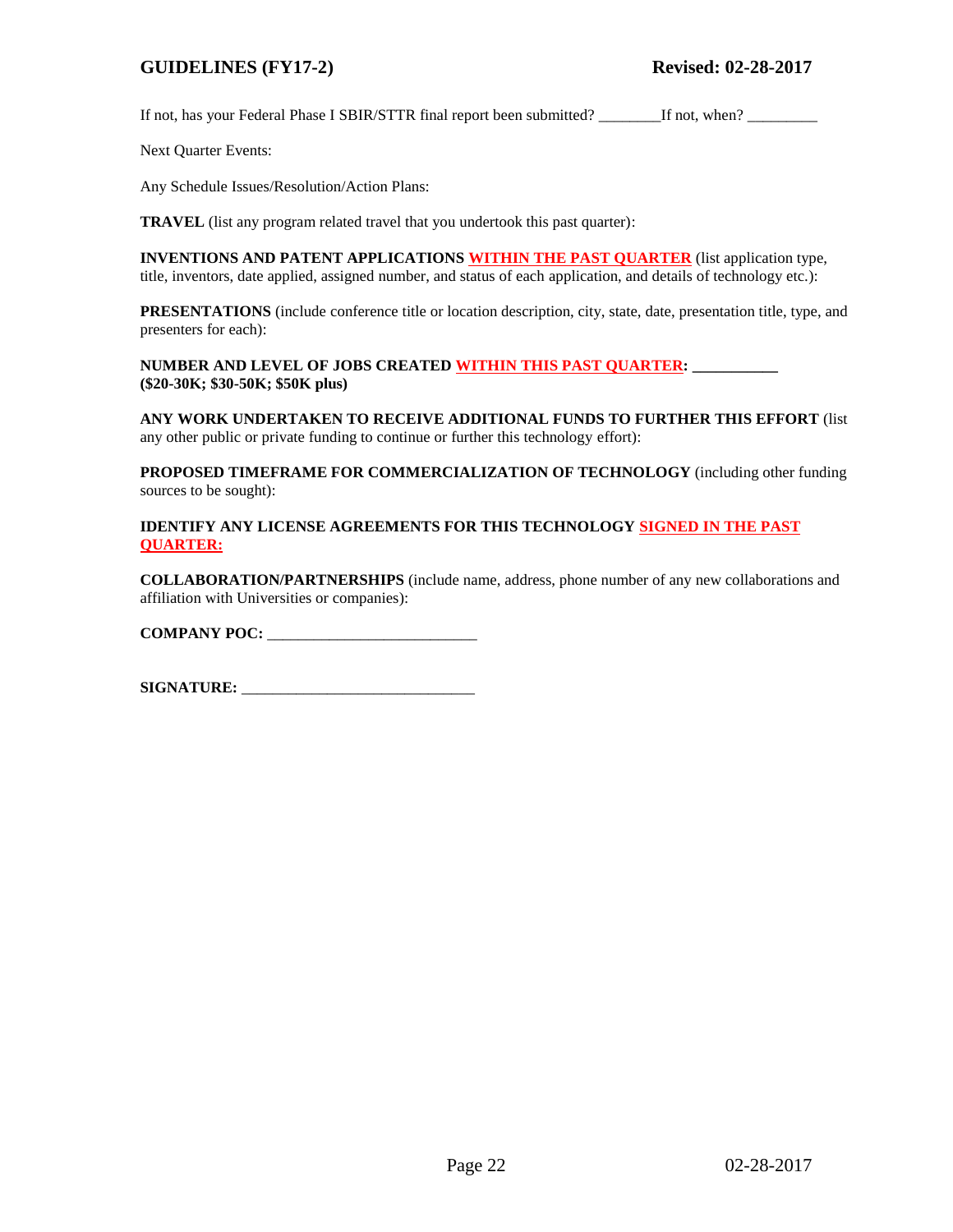# **APPENDIX C: FINAL REPORT TEMPLATE**

#### PHASE I AND PHASE II-DRAFT/FINAL REPORT TEMPLATE KENTUCKY SBIR/STTR MATCHING FUNDS PROGRAM

Grant Award KSTC-184-512-XX-XXX; Final Report

Report Submission Date: \_\_\_\_\_\_\_\_\_\_\_\_Period of Work From dd/mm/yy-To dd/mm/yy Grantee:

| DT.<br>. . |       |  |
|------------|-------|--|
|            | _____ |  |

The following shall serve as the draft final report template and must be filed with the KENTUCKY SCIENCE AND TECHNOLOGY CORPORATION within 30 days of Grant Completion or during the last quarter of the proposed Gant Agreement. The draft final will be reviewed and returned with comments for incorporation into the Final Report. This Final Report must be typewritten, signed, and dated by an authorized company officer or may be submitted electronically in Microsoft Word format to KSTC within two weeks of receiving comments back from the draft report submission.

**Failure of the applicant to file a timely Final Report will impact the applicant's ability to apply for future State SBIR/STTR Matching Funds**. Please provide a thorough and complete response to each of the questions below.

1) If your Company was awarded a Federal Phase II contract, please state the date of award and the contract amount.

2) If a Phase II contract was awarded but the Company was unable or unwilling to accept the contract, please explain.

3) Please state whether the Company plans to continue the proposed research with its own or other resources if a Federal Phase II contract was not awarded. If this is the case will/did the Kentucky SBIR/STTR Phase I Matching Funds Grant contribute to the Company's ability to continue the research?

4) Discuss any material effects the Kentucky SBIR/STTR Phase I or Phase II Matching Funds Grant had on your Company.

5) List patent applications that were filed or approved since the award of Matching Funds Grant Program Grant

6) Projected date for a product or prototype?

7) Projected date for commercialization?

8) Does the Company plan to manufacture the product in Kentucky?

9) What do you expect the value of the product/services sold in the first full year of production?

10) Does the Company plan to license the technology?

11) If so, what do you estimate the value of the license(s)?

12) If you have not provided your Phase II Federal Business Plan, please attach it to this report.

13) Please provide any general comments you may have about this program.

#### **TECHNICAL:**

**Summarize the work conducted under Matching Funds grant agreement** (include the importance/significance of the technology):

**Goals of Project** (description of Grant application original goals):

**Work Performed During Grant** (identify tasks and activities supporting the Federal Grant):

**Any Technical Issues** (both resolved and remaining for future commercialization):

**FINANCIAL**: **Total Kentucky Matching Funds Grant: Current Funds Received To Date: Total of Expenditures to Date:**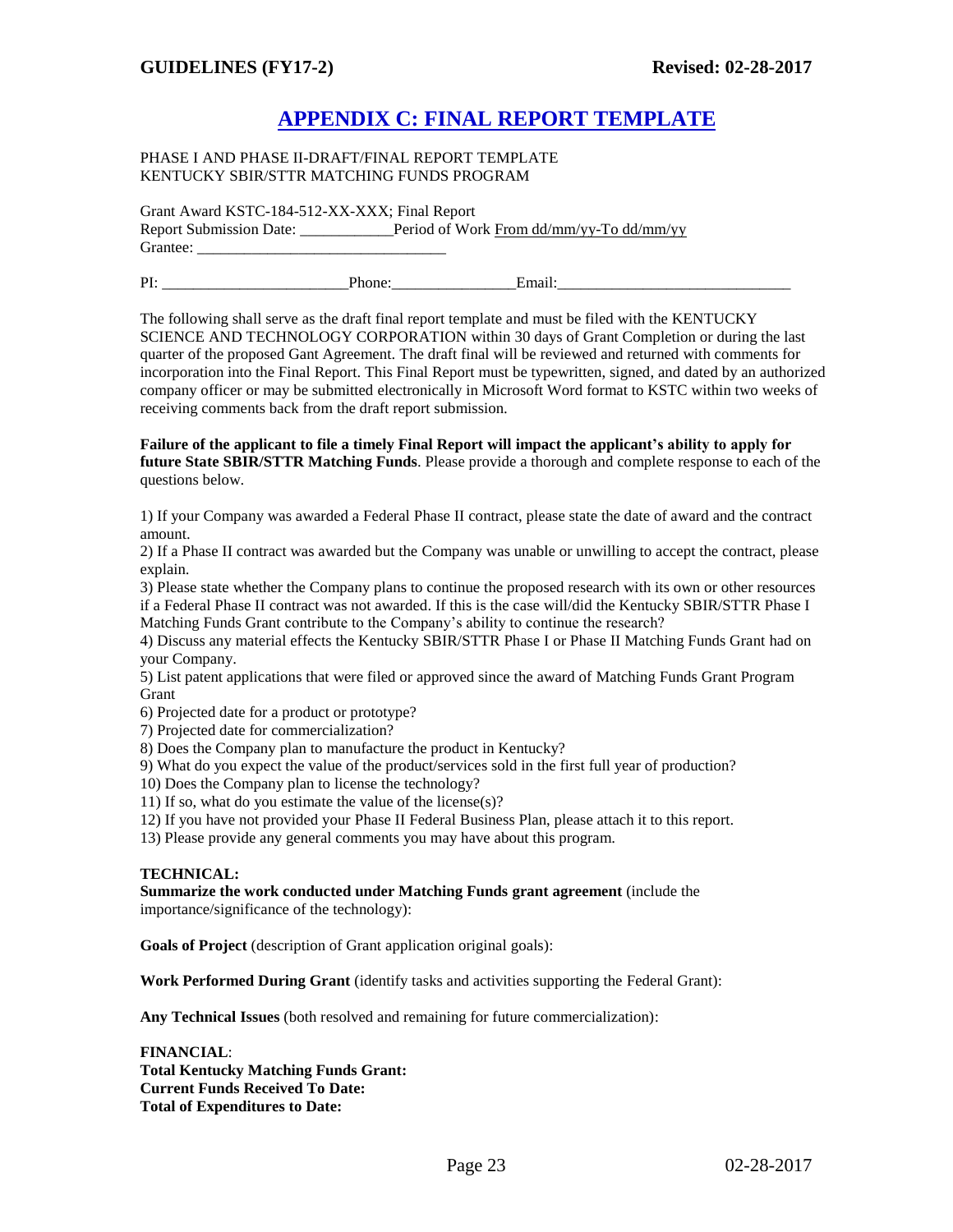#### **FEDERAL SBIR/STTR REPORTS**

#### **If Phase I:**

When was your Federal Phase II application submitted? What is the status?

Has your Federal Phase I SBIR/STTR final report been submitted? If yes, when? If not, when? **If Phase II:** 

Has your Federal Phase II final report been submitted? If yes, when? If not, when?

**COMMERCIALIZATION PLANS** (discuss any venture funding or other funding sources identified for future commercialization of this technology):

**TRAVEL** (list any program related travel conducted under this project):

**PRESENTATIONS (**include conference title or location description, city, state, date, presentation title, type, and presenters for each):

**PUBLICATIONS** (please list any publications planned or published with data from this effort):

**EQUIPMENT:** (list any equipment purchases)

**INVENTIONS AND PATENT APPLICATIONS (**list application type, title, inventors, date applied, assigned number, and status of each application, and details of technology etc.):

**NUMBER AND LEVEL OF JOBS CREATED AND SALARIES PAID DURING MATCHING FUNDS GRANT**:

**AMOUNT OF OUTSIDE (PRIVATE) FUNDING RAISED AS A RESULT OF THE MATCHING FUNDS GRANT:**

**PROJECTED ECONOMIC IMPACT IN KENTUCKY:**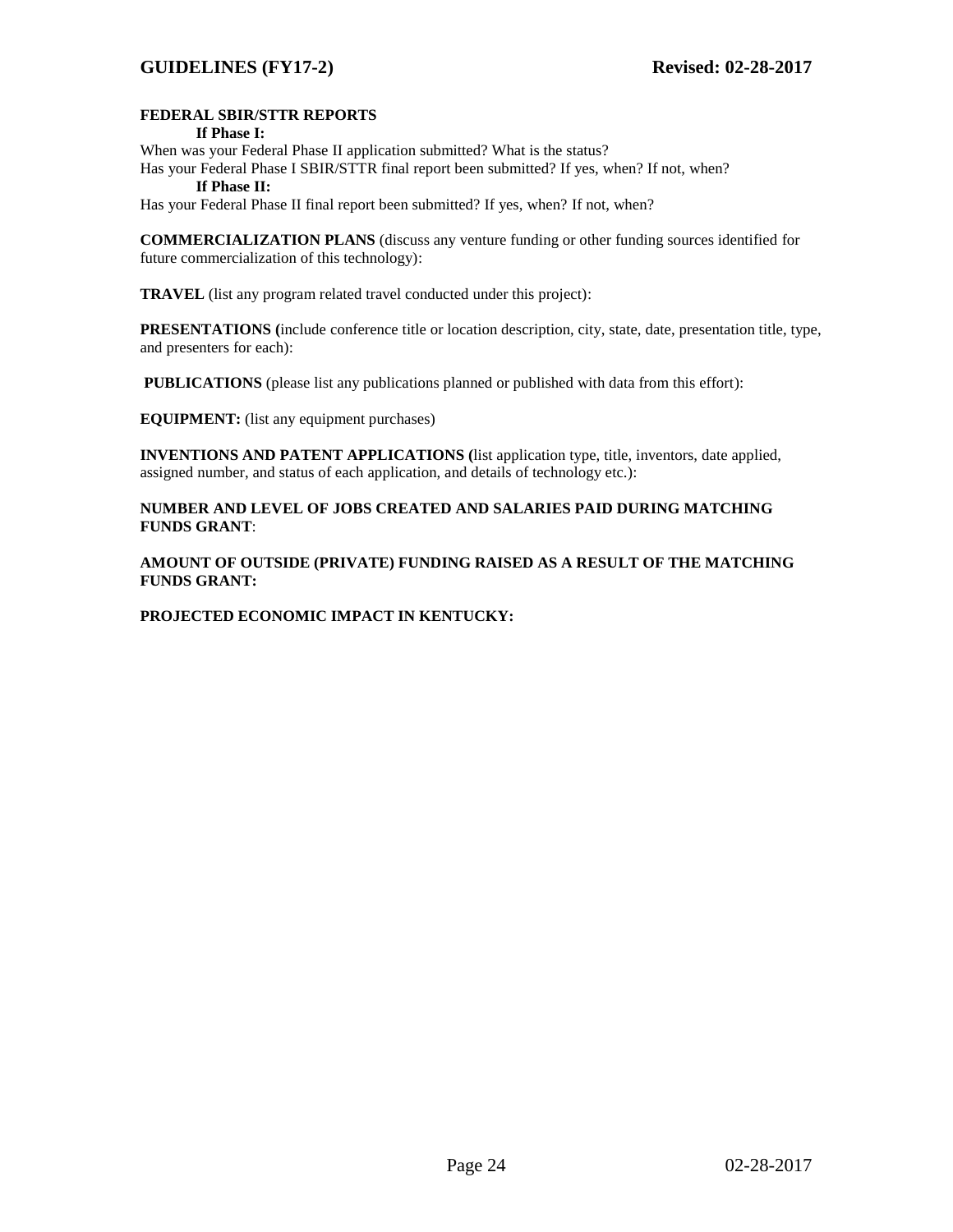# **APPENDIX D: ANNUAL COMPANY POST-AWARD STATUS REPORT**

# **Post Award #1,2,3,4,5**

#### *PHASE I or II KENTUCKY SBIR/STTR MATCHING FUNDS PROGRAM*

Grant Award Number: KSTC-184-512-XX-XXX (fill-in XX-XXX blocks) Grantee: "Company Name" POC Name: \_\_\_\_\_\_\_\_\_\_\_\_\_\_\_\_\_\_\_\_\_\_\_\_Phone:\_\_\_\_\_\_\_\_\_\_\_\_\_\_\_\_Email:\_\_\_\_\_\_\_\_\_\_\_\_\_\_\_\_\_\_\_\_\_\_\_\_\_\_\_\_\_\_ 1. What is your current company mailing address? 2. Total Number of Employees when final report was submitted? \_\_\_\_\_\_ 3. Number of Employees today? 4. Number of Out-of-State employees if any? 5. For each current Employee, please list types of positions and salary range. Type of Position Salary Range  $\text{Job #1}$ Job #2\_\_\_\_\_\_\_\_\_\_\_\_\_\_\_\_\_\_\_\_\_\_\_\_\_\_\_\_\_\_\_\_\_\_\_\_\_\_\_\_\_\_\_\_\_\_\_\_\_\_\_\_\_\_\_\_\_ 6. Number of Employees expected to be hired in the next year and type? 7. Current size of facility space in Kentucky?\_\_\_\_\_\_\_(how many square feet) 8. Is the company expanding to a larger building? (Y/N) Preferred size?\_\_\_\_\_\_(min square feet) 9. Revenue Data: Please list any revenue in the past year by category. 10. If no sales above, when are sales anticipated? (Year; Qtr) 11. How many product lines are sold currently? 12. Number of Patents filled in the past year? 13. Number of new licensing arrangements? 14. Milestones or Events: Discuss any milestones or events for the company in the past year or near future? 15. Describe any activities or efforts to further commercialize, patent or license the technology

funded by the Kentucky Matching Funds Grant Program, and/or any new collaborations, new SBIR/STTR grants awarded, include any additional capital sources (SBIRs/STTRs, Angel and Venture capital, and any other capital) and amounts raised.

16. Verification of Kentucky Based Status: Please have an independent CPA fill out the letter/template which can be downloaded at the link. (provide link). Submission of this letter is an annual requirement for the five-year period after receipt of your final payment from the Kentucky SBIR/STTR Matching Funds Grant Program.

17. Upload the most recent annual financial statements (income statement; balance sheet; cash flow; and any changes in equity)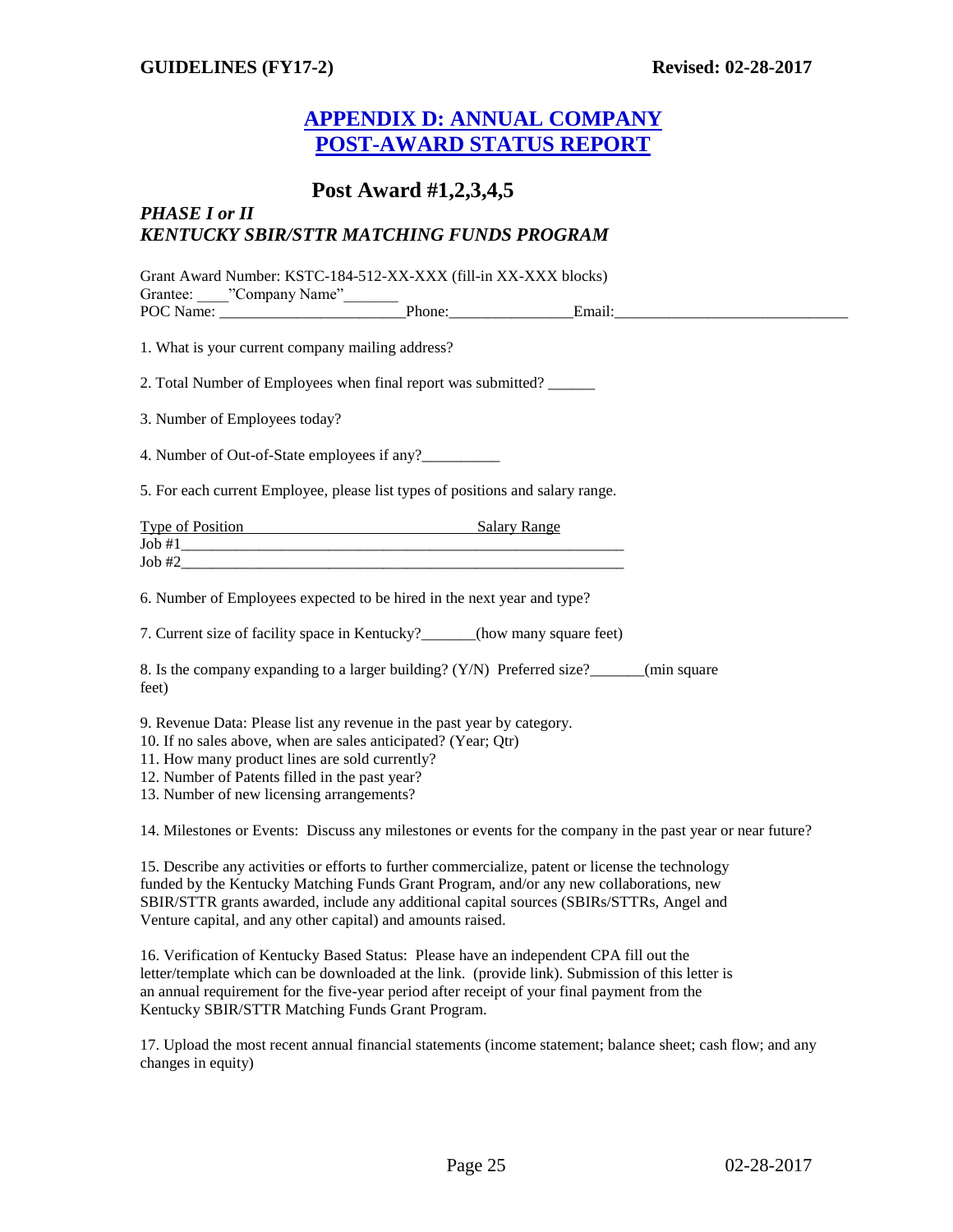# **APPENDIX E: CABINET FOR ECONOMIC DEVELOPMENT ECONOMIC INCENTIVE DISCLOSURE STATEMENT**

INSTRUCTIONS: In accordance with the Executive Branch Code of Ethics, Chapter 11A of the Kentucky Revised Statutes ("KRS"), *before* any board or authority within or attached to the Cabinet for Economic Development ("CED") takes final action on any contract or agreement by which a bond, grant, lease, loan, assessment, incentive, inducement, or tax credit is awarded (the "incentive package"), the beneficiary of the incentive package must file with the approving board or authority a disclosure statement stating: (i) the identity of the beneficiary of the incentive package, (ii) the identity of any person employed to act on behalf of the beneficiary with respect to the incentive package, (iii) the details of any financial transaction (as defined in KRS 11A.201(5)(a), see below) between the beneficiary (or any other person listed in (ii) above) and any agent or public servant of the Cabinet for Economic Development, any member of any board or authority within or attached to that Cabinet, or any other public servant involved in the negotiation of the economic incentive package. Your application or request will not be processed until this form is filed. CED will file copies of this form with the Executive Branch Ethics Commission pursuant to KRS 11A.233(2).

NOTE: For purposes of KRS 11A.201(5)(a), the definition of "financial transaction" is activity conducted or undertaken for profit, not available to the general public on the same terms, that arises from the joint ownership, the ownership, or part ownership in common, of any real or personal Property or any commercial or business enterprise of whatever form between:

1) Beneficiary, agent or employee of the beneficiary; and

2) CED agent, employee, member of board or authority attached to CED, or other public servant involved in the negotiation of any incentive package.

Beneficiary's Legal Name:

Type(s) of Economic Incentive Package(s): (include the Matching Funds Grant that you are applying for)

Please identify all employees or agents of the Beneficiary who have acted on behalf of the Beneficiary in its dealings with the CED or any board or authority within or attached to the CED (please attach separate sheet if additional room is needed) in regard to the above incentive package: Name & Title:

| Name $\&$ Title: |
|------------------|
|                  |

\_\_\_\_\_\_\_\_\_\_\_\_\_\_\_\_\_\_\_\_\_\_\_\_\_\_\_\_\_\_\_\_\_\_\_\_\_\_\_\_\_\_\_\_\_\_\_\_\_\_\_\_\_\_\_\_\_\_\_\_\_\_\_\_\_\_\_

\_\_\_\_\_\_\_\_\_\_\_\_\_\_\_\_\_\_\_\_\_\_\_\_\_\_\_\_\_\_\_\_\_\_\_\_\_\_\_\_\_\_\_\_\_\_\_\_\_\_\_\_\_\_\_\_\_\_\_\_\_\_\_\_\_\_\_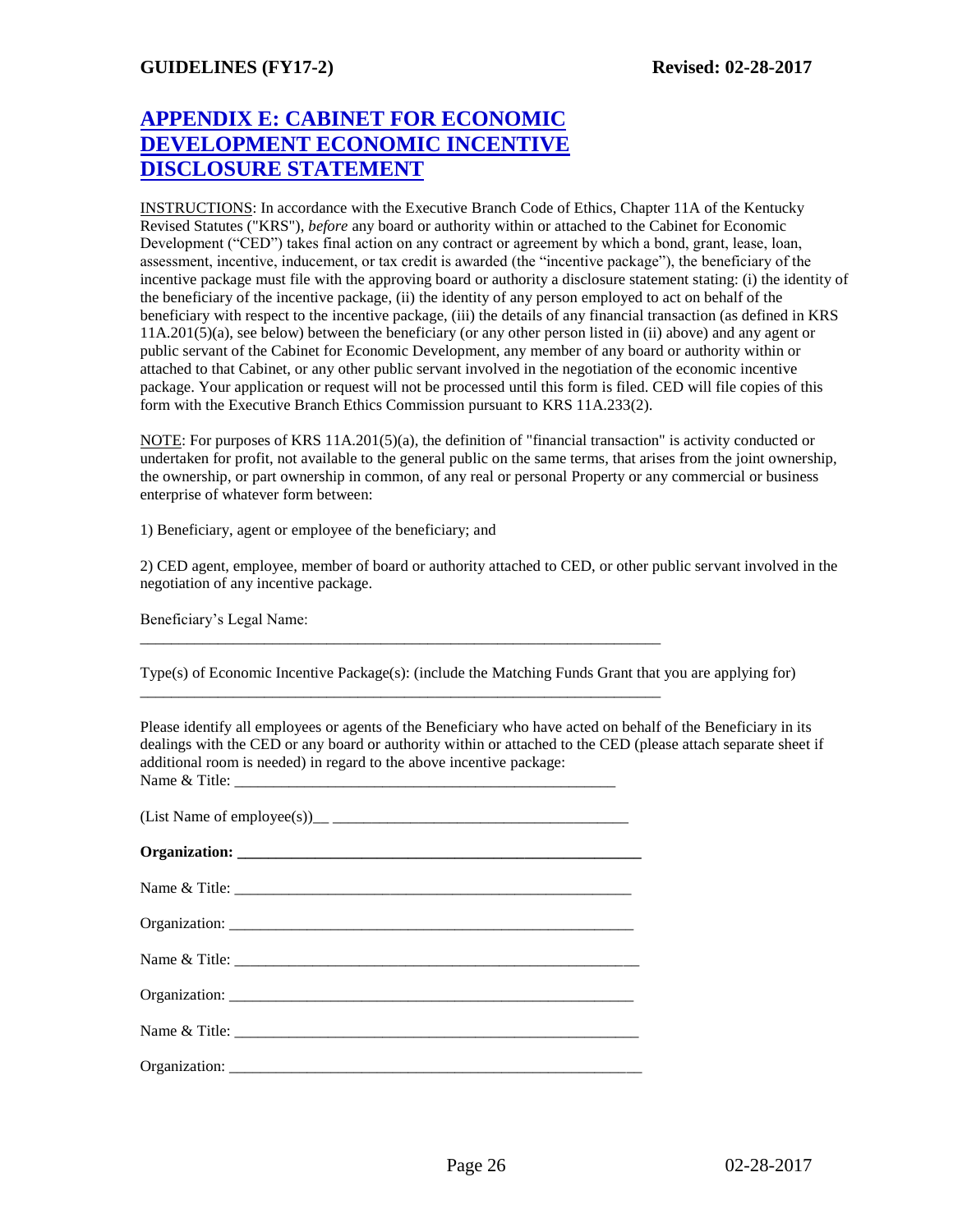Have any of the above-listed employees or agents of the Beneficiary had any "financial transactions" (as defined above) with a CED agent, employee, or a board or agency attached to CED or any other public servant involved in the negotiation of any economic incentive package?

 $\Box$  Yes  $\Box$  No

If yes, please detail any "financial transactions" (as defined above) between the Beneficiary (or any other person listed as an employee or agent of the Beneficiary) and (i) any agent or public servant of the CED, (ii) any member of any board or authority within or attached to that Cabinet, or (iii) any other public servant involved in the negotiation of the economic incentive package (please attach separate sheet if needed):

\_\_\_\_\_\_\_\_\_\_\_\_\_\_\_\_\_\_\_\_\_\_\_\_\_\_\_\_\_\_\_\_\_\_\_\_\_\_\_\_\_\_\_\_\_\_\_\_\_\_\_\_\_\_\_\_\_\_\_\_\_\_\_\_\_\_\_\_\_\_\_\_\_\_\_\_\_\_\_\_\_\_\_\_\_\_\_\_\_\_\_

\_\_\_\_\_\_\_\_\_\_\_\_\_\_\_\_\_\_\_\_\_\_\_\_\_\_\_\_\_\_\_\_\_\_\_\_\_\_\_\_\_\_\_\_\_\_\_\_\_\_\_\_\_\_\_\_\_\_\_\_\_\_\_\_\_\_\_\_\_\_\_\_\_\_\_\_\_\_\_\_\_\_\_\_\_\_\_\_\_\_\_

\_\_\_\_\_\_\_\_\_\_\_\_\_\_\_\_\_\_\_\_\_\_\_\_\_\_\_\_\_\_\_\_\_\_\_\_\_\_\_\_\_\_\_\_\_\_\_\_\_\_\_\_\_\_\_\_\_\_\_\_\_\_\_\_\_\_\_\_\_\_\_\_\_\_\_\_\_\_\_\_\_\_\_\_\_\_\_\_\_\_\_

\_\_\_\_\_\_\_\_\_\_\_\_\_\_\_\_\_\_\_\_\_\_\_\_\_\_\_\_\_\_\_\_\_\_\_\_\_\_\_\_\_\_\_\_\_\_\_\_\_\_\_\_\_\_\_\_\_\_\_\_\_\_\_\_\_\_\_\_\_\_\_\_\_\_\_\_\_\_\_\_\_\_\_\_\_\_\_\_\_\_\_

\_\_\_\_\_\_\_\_\_\_\_\_\_\_\_\_\_\_\_\_\_\_\_\_\_\_\_\_\_\_\_\_\_\_\_\_\_\_\_\_\_\_\_\_\_\_\_\_\_\_\_\_\_\_\_\_\_\_\_\_\_\_\_\_\_\_\_\_\_\_\_\_\_\_\_\_\_\_\_\_\_\_\_\_\_\_\_\_\_\_\_

\_\_\_\_\_\_\_\_\_\_\_\_\_\_\_\_\_\_\_\_\_\_\_\_\_\_\_\_\_\_\_\_\_\_\_\_\_\_\_\_\_\_\_\_\_\_\_\_\_\_\_\_\_\_\_\_\_\_\_\_\_\_\_\_\_\_\_\_\_\_\_\_\_\_\_\_\_\_\_\_\_\_\_\_\_\_\_\_\_\_\_

\_\_\_\_\_\_\_\_\_\_\_\_\_\_\_\_\_\_\_\_\_\_\_\_\_\_\_\_\_\_\_\_\_\_\_\_\_\_\_\_\_\_\_\_\_\_\_\_\_\_\_\_\_\_\_\_\_\_\_\_\_\_\_\_\_\_\_\_\_\_\_\_\_\_\_\_\_\_\_\_\_\_\_\_\_\_\_\_\_\_\_

\_\_\_\_\_\_\_\_\_\_\_\_\_\_\_\_\_\_\_\_\_\_\_\_\_\_\_\_\_\_\_\_\_\_\_\_\_\_\_\_\_\_\_\_\_\_\_\_\_\_\_\_\_\_\_\_\_\_\_\_\_\_\_\_\_\_\_\_\_\_\_\_\_\_\_\_\_\_\_\_\_\_\_\_\_\_\_\_\_\_\_

\_\_\_\_\_\_\_\_\_\_\_\_\_\_\_\_\_\_\_\_\_\_\_\_\_\_\_\_\_\_\_\_\_\_\_\_\_\_\_\_\_\_\_\_\_\_\_\_\_\_\_\_\_\_\_\_\_\_\_\_\_\_\_\_\_\_\_\_\_\_\_\_\_\_\_\_\_\_\_\_\_\_\_\_\_\_\_\_\_\_\_

\_\_\_\_\_\_\_\_\_\_\_\_\_\_\_\_\_\_\_\_\_\_\_\_\_\_\_\_\_\_\_\_\_\_\_\_\_\_\_\_\_\_\_\_\_\_\_\_\_\_\_\_\_\_\_\_\_\_\_\_\_\_\_\_\_\_\_\_\_\_\_\_\_\_\_\_\_\_\_\_\_\_\_\_\_\_\_\_\_\_\_

\_\_\_\_\_\_\_\_\_\_\_\_\_\_\_\_\_\_\_\_\_\_\_\_\_\_\_\_\_\_\_\_\_\_\_\_\_\_\_\_\_\_\_\_\_\_\_\_\_\_\_\_\_\_\_\_\_\_\_\_\_\_\_\_\_\_\_\_\_\_\_\_\_\_\_\_\_\_\_\_\_\_\_\_\_\_\_\_\_\_\_

\_\_\_\_\_\_\_\_\_\_\_\_\_\_\_\_\_\_\_\_\_\_\_\_\_\_\_\_\_\_\_\_\_\_\_\_\_\_\_\_\_\_\_\_\_\_\_\_\_\_\_\_\_\_\_\_\_\_\_\_\_\_\_\_\_\_\_\_\_\_\_\_\_\_\_\_\_\_\_\_\_\_\_\_\_\_\_\_\_\_\_

Name of Beneficiary (Agent or Employee):

Name of Cabinet (Agent, Employee or Board/Authority member):

Name of Other Public Servant:

Description of Financial Transaction:

Name of Beneficiary (Agent or Employee):

Name of Cabinet (Agent, Employee or Board/Authority member):

Name of Other Public Servant:

Description of Financial Transaction:

Name of Beneficiary (Agent or Employee):

Name of Cabinet (Agent, Employee or Board/Authority member):

Name of Other Public Servant:

Description of Financial Transaction:

The undersigned, a duly authorized representative of the Beneficiary listed above, hereby certifies that the information set forth in this Economic Incentive Disclosure Statement has been reviewed, and is true and correct to the best of the knowledge of the undersigned.

 $Signature: ___________ \_ \_ \_ \_ \_ \_ \_ \_ \_ \_ \_ \_ \_ \_ \_ \_ \_ \_$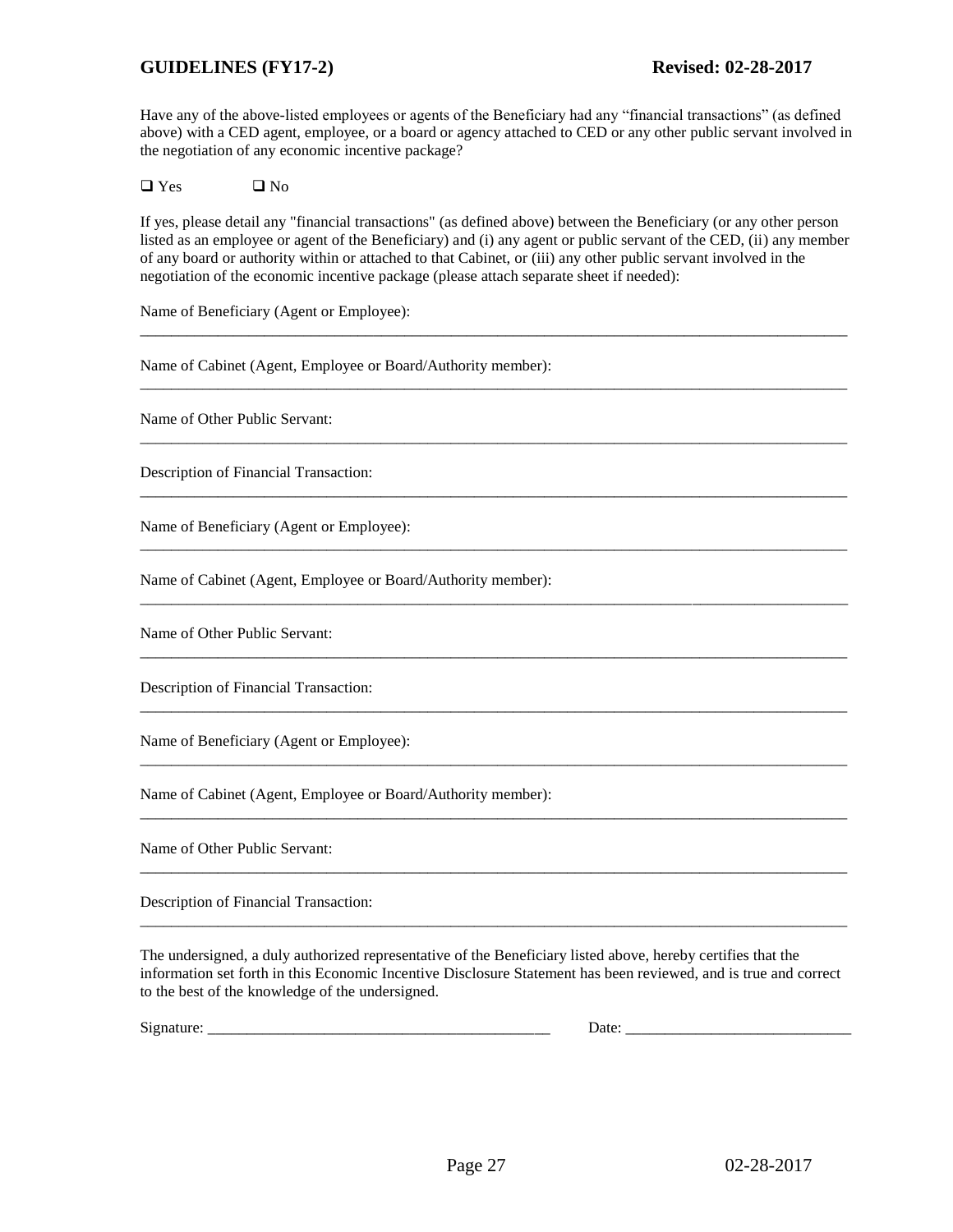# **APPENDIX F: INDEPENDENT CPA'S STANDARD EXAMINATION REPORT ON MANAGEMENT'S ASSERTION**

We have examined management's assertion that as of  $(date)$ , \_\_\_\_\_\_\_\_\_\_\_\_\_\_\_\_\_\_ ("Company") is a "Kentucky-based" business as defined by Kentucky SBIR/STTR Matching Funds Grant Program Guidelines The Program Guidelines set forth the following definitions:

*Kentucky-based —* A business with its principal place of business in Kentucky and no less than fifty-one percent (51%) each of its Property **and** Payroll (as defined in these Program Guidelines) located in Kentucky.

*Payroll —* The number of full-time employees working directly for the company, 51% or more of whom must be bona fide Kentucky residents; AND the gross payroll for the applicant, fifty-one percent (51%) or more of which must be paid to bona fide Kentucky residents.

*Property —* Includes real Property and other business Property that are subject to depreciation under the Federal Tax Code of 2001 and any amendments thereto.

*Employee* – An individual receiving W2 payroll compensation from the company OR an LLC or LLP member subject to self-employment tax under the Internal Revenue Code Section 1402 proposed regulations or subsequent guidance (*Payroll* calculation shall include "Guaranteed Payment" income only).

*Principal Place of Business* – The "nerve-center" of the corporation, at which the company's direction, control, and operational decisions take place. Typically, the location where the corporation maintains its headquarters, the workplace for the company's senior leaders, and the location where the company's records are maintained. The location where the federal and state grants are managed.

\_\_\_\_\_\_\_\_\_\_\_\_\_\_\_\_("Company") management is responsible for this assertion. Our responsibility is to express an opinion on the assertion based on our examination. Our examination was conducted in accordance with attestation standards established by the American Institute of Certified Public Accountants and, accordingly, included examining on a test basis, evidence supporting management's assertion and performing such other procedures as we considered necessary in the circumstances. We believe that our examination provides a reasonable basis for our opinion.

In our opinion, management's assertion that \_\_\_\_\_\_\_\_\_\_\_\_\_\_ (Company) is a "Kentuckybased" business" is fairly stated, in all material respects, based on our understanding of the definitions set forth above.

This letter is open to public disclosure to the extent required by law to any requests made pursuant to the Kentucky Open Records Act, Chapter 61 of the Kentucky Revised Statutes.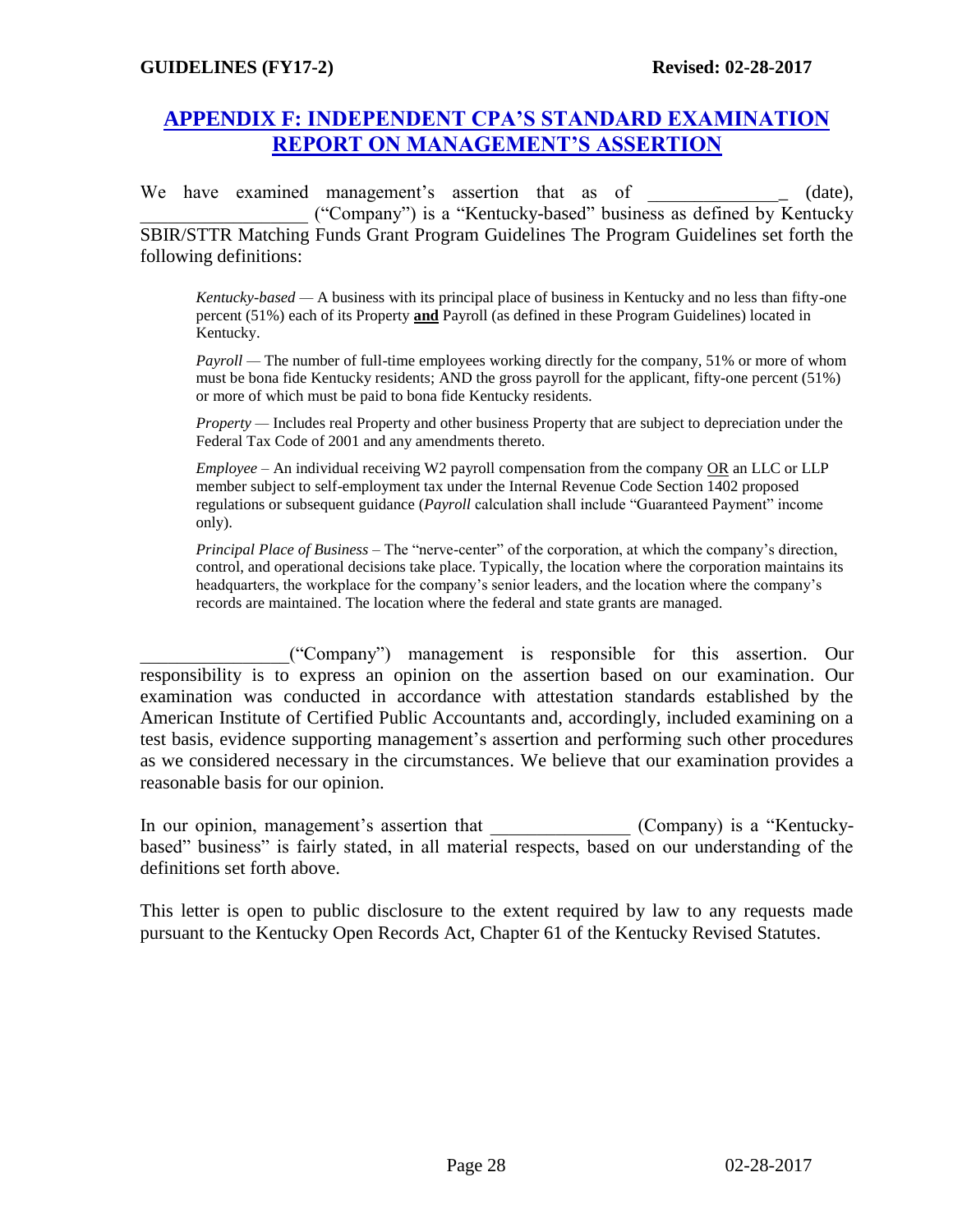# **APPENDIX G: BUDGET TEMPLATE**

|                                             |                        | [Company Name]                             |                         |                                          |               |                            |
|---------------------------------------------|------------------------|--------------------------------------------|-------------------------|------------------------------------------|---------------|----------------------------|
|                                             |                        | Project Period: [start date] to [end date] |                         |                                          |               |                            |
| A. PERSONNEL                                |                        |                                            |                         |                                          |               |                            |
| Name                                        | Role<br>PI             | <b>Effort (hours)</b>                      | \$0                     | <b>Base Salary Charged Salary</b><br>\$0 | Fringe<br>\$0 | <b>Total Salary</b><br>\$0 |
|                                             |                        |                                            | \$0                     | \$0                                      | \$0           | \$0                        |
|                                             |                        |                                            | \$0                     | \$0                                      | \$0           | \$0                        |
|                                             |                        |                                            | \$0                     | \$0                                      | \$0           | \$0                        |
|                                             |                        |                                            | \$0<br>\$0              | \$0<br>\$0                               | \$0<br>\$0    | \$0                        |
|                                             |                        |                                            |                         |                                          |               | \$0<br>\$0                 |
| <b>B. EQUIPMENT</b>                         |                        |                                            |                         |                                          |               |                            |
| Item                                        |                        | # Units                                    | <b>Unit Price</b>       |                                          |               | <b>Total Price</b>         |
|                                             |                        |                                            | \$0<br>\$0              |                                          |               | \$0<br>\$0                 |
|                                             |                        |                                            | \$0                     |                                          |               | $$0$                       |
|                                             |                        |                                            |                         |                                          |               | \$0                        |
| <b>C. SUPPLIES</b>                          |                        |                                            |                         |                                          |               |                            |
| Item                                        |                        | # Units                                    | <b>Unit Cost</b><br>\$0 |                                          |               | <b>Total Cost</b><br>\$0   |
|                                             |                        |                                            | \$0                     |                                          |               | \$0                        |
|                                             |                        |                                            | \$0                     |                                          |               | $$0$                       |
|                                             |                        |                                            |                         |                                          |               | \$0                        |
| <b>D. EXTERNAL SERVICES</b>                 |                        |                                            |                         |                                          |               |                            |
| Institution / Service Provider              | Type                   |                                            |                         |                                          |               | <b>Total Cost</b>          |
|                                             | Subaward<br>Consultant |                                            |                         |                                          |               | \$0<br>\$0                 |
|                                             | Accounting             |                                            |                         |                                          |               | \$0                        |
|                                             | Legal                  |                                            |                         |                                          |               | \$0                        |
|                                             | IP                     |                                            |                         |                                          |               | \$0                        |
|                                             | Other (specify)        |                                            |                         |                                          |               | \$0                        |
|                                             |                        |                                            |                         |                                          |               | \$0                        |
|                                             |                        |                                            |                         |                                          |               | \$0<br>\$0                 |
|                                             |                        |                                            |                         |                                          |               |                            |
| <b>E. TRAVEL</b><br><b>Trip Description</b> |                        |                                            |                         |                                          |               | <b>Total Cost</b>          |
|                                             |                        |                                            |                         |                                          |               | \$0                        |
|                                             |                        |                                            |                         |                                          |               | \$0                        |
|                                             |                        |                                            |                         |                                          |               | \$0                        |
|                                             |                        |                                            |                         |                                          |               | \$0                        |
| F. OFFICE & OTHER EXPENSES                  |                        |                                            |                         |                                          |               |                            |
| <b>Description</b>                          |                        |                                            |                         |                                          |               | <b>Total Cost</b><br>\$0   |
|                                             |                        |                                            |                         |                                          |               | \$0                        |
|                                             |                        |                                            |                         |                                          |               | \$0                        |
|                                             |                        |                                            |                         |                                          |               | \$0                        |
|                                             |                        |                                            |                         |                                          |               | \$0<br>\$0                 |
|                                             |                        |                                            |                         |                                          |               |                            |
| <b>GRAND TOTAL (A + B + C + D + E + F)</b>  |                        |                                            |                         |                                          |               | \$0                        |
| <b>SIGNATURES</b>                           |                        |                                            |                         |                                          |               |                            |
| Principal Investigator                      |                        |                                            | Administrative Official |                                          |               |                            |

**This budget template is available for download from the program website: [www.kysbirmatchfunds.com](http://www.kysbirmatchfunds.com/)**